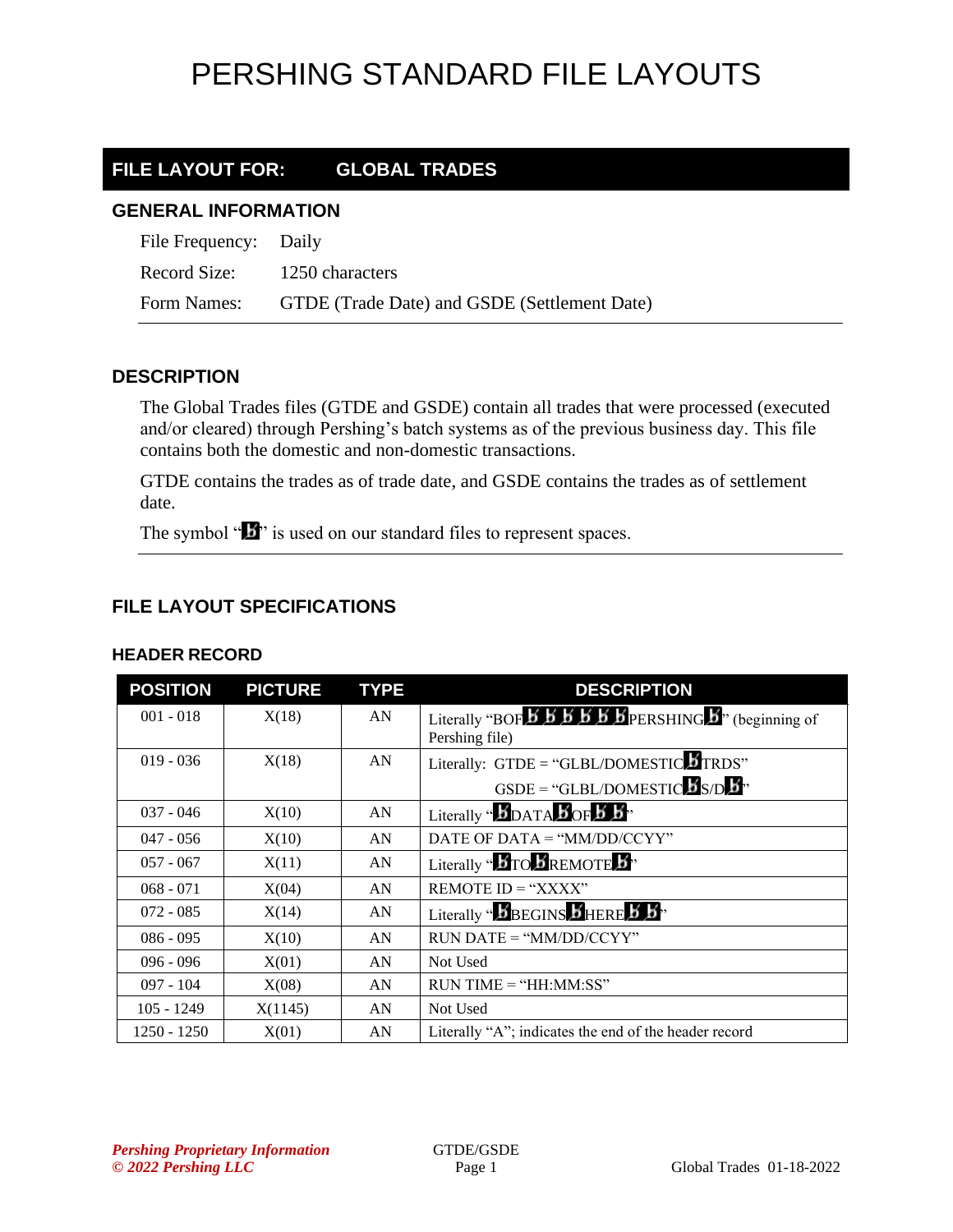#### **DETAIL RECORD A**

| <b>POSITION</b> | <b>PICTURE</b> | <b>TYPE</b> | <b>DESCRIPTION</b>                                                                                |
|-----------------|----------------|-------------|---------------------------------------------------------------------------------------------------|
| $001 - 002$     | X(02)          | AN          | TRANSACTION CODE; values include:                                                                 |
|                 |                |             | $"GE" = GTDE$                                                                                     |
|                 |                |             | " $GS" = GSDE$                                                                                    |
| $003 - 003$     | X(01)          | AN          | RECORD INDICATOR VALUE = "A"                                                                      |
| $004 - 011$     | 9(08)          | ${\bf N}$   | RECORD ID SEQUENCE NUMBER; begins with "00000001"                                                 |
| $012 - 021$     | X(10)          | AN          | ACCOUNT NUMBER, including Office (3), Base Account (6),<br>and Type (1); values for Type include: |
|                 |                |             | " $0$ " = COD                                                                                     |
|                 |                |             | "1" = Cash/Principal Accounting for Bank Custody                                                  |
|                 |                |             | " $2"$ = Margin                                                                                   |
|                 |                |             | " $3"$ = Short                                                                                    |
|                 |                |             | " $4$ " = Special Subs                                                                            |
|                 |                |             | " $5$ " = Arbitrage                                                                               |
|                 |                |             | " $6$ " = Market Function                                                                         |
|                 |                |             | " $7"$ = Good Faith                                                                               |
|                 |                |             | "8" = Precious Metal                                                                              |
|                 |                |             | "9" = Income/Income Accounting for Bank Custody                                                   |
| $022 - 022$     | X(01)          | AN          | Not Used                                                                                          |
| $023 - 025$     | X(03)          | AN          | <b>INTRODUCING BROKER DEALER (IBD) NUMBER</b>                                                     |
| $026 - 028$     | X(03)          | AN          | Not Used                                                                                          |
| $029 - 031$     | X(03)          | AN          | Not Used                                                                                          |
| $032 - 042$     | X(11)          | AN          | Not Used                                                                                          |
|                 |                |             | <b>ORDER/TRADE IDENTIFIERS</b>                                                                    |
| $043 - 062$     | X(20)          | AN          | PERSHING INTERNAL ORDER REFERENCE NUMBER                                                          |
| $063 - 082$     | X(20)          | AN          | PERSHING INTERNAL TRADE REFERENCE NUMBER                                                          |
| $083 - 086$     | 9(04)          | ${\bf N}$   | PERSHING INTERNAL VERSION                                                                         |
| $087 - 106$     | X(20)          | AN          | <b>INTRODUCING BROKER/DEALER (IBD) TRADE ID</b>                                                   |
| $107 - 126$     | X(20)          | AN          | UNIQUE ORDER ID                                                                                   |
| $127 - 146$     | X(20)          | AN          | <b>ALLOCATION BLOCK ID</b>                                                                        |
| $147 - 166$     | X(20)          | AN          | <b>EXTERNAL REFERENCE NUMBER</b>                                                                  |
| $167 - 186$     | X(20)          | AN          | <b>BLOCK TRADE ID; used for FX trades</b>                                                         |
| 187 - 192       | X(06)          | AN          | <b>P&amp;S REFERENCE NUMBER</b>                                                                   |
| 193 - 198       | X(06)          | AN          | TRADE AREA ID; free-form (effective 3Q, 2014)                                                     |
|                 |                |             | <b>DATES AND TIMES</b>                                                                            |
| 199 - 206       | 9(08)          | $\mathbf N$ | TRADE DATE, in CCYYMMDD format                                                                    |
| $207 - 212$     | 9(06)          | N           | EXECUTION TIME, when available = "HHMISS" (see record                                             |
|                 |                |             | A, position 1137, for expanded execution time)                                                    |
| $213 - 220$     | 9(08)          | $\mathbf N$ | SETTLEMENT DATE, in CCYYMMDD format                                                               |
| $221 - 228$     | 9(08)          | ${\bf N}$   | PROCESS DATE, in CCYYMMDD format                                                                  |
| 229 - 244       | X(16)          | AN          | Not Used                                                                                          |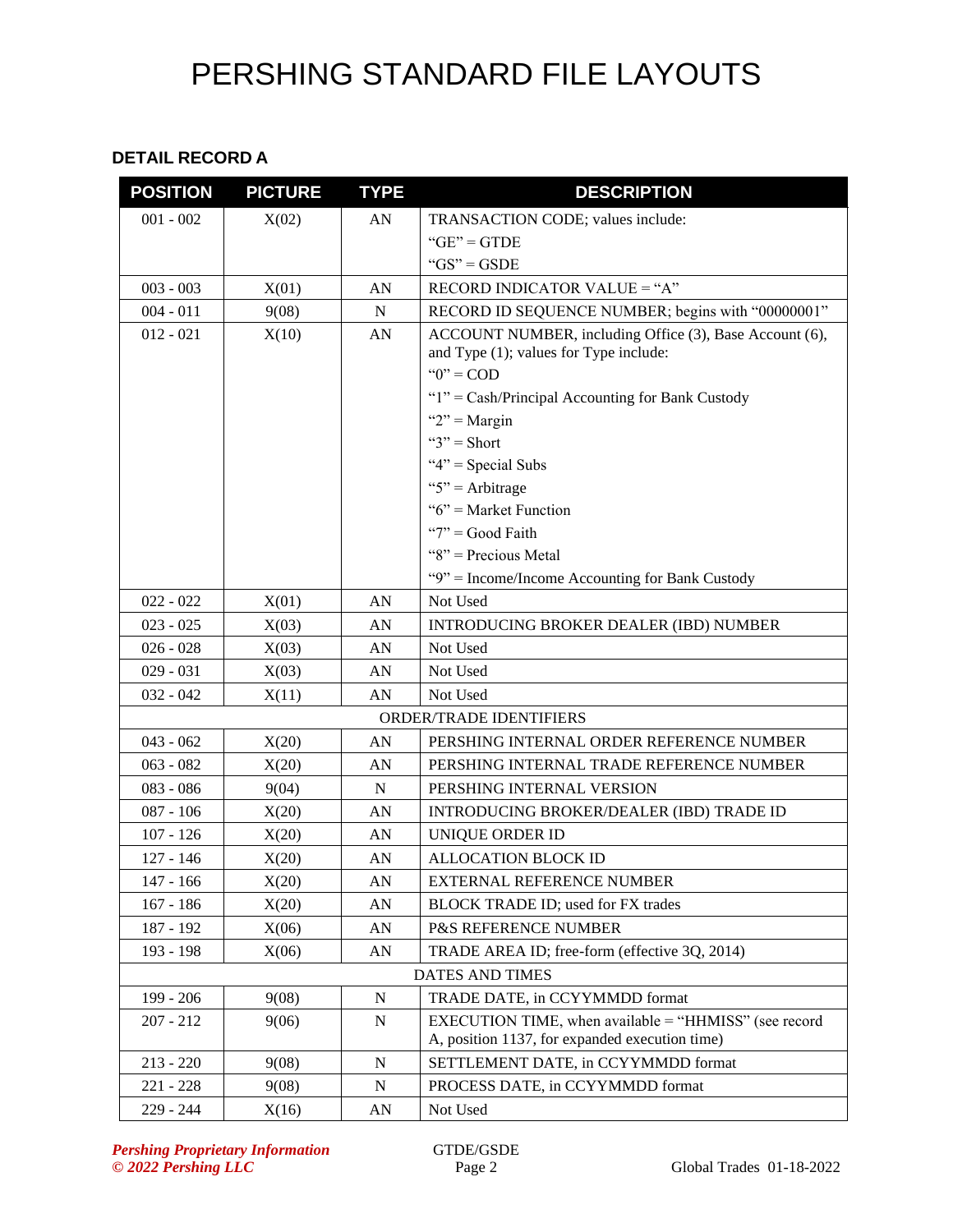| <b>POSITION</b> | <b>PICTURE</b> | <b>TYPE</b> | <b>DESCRIPTION</b>                                                                               |
|-----------------|----------------|-------------|--------------------------------------------------------------------------------------------------|
|                 |                |             | ADDITIONAL ORDER INFORMATION                                                                     |
| $245 - 247$     | X(03)          | AN          | Not Used                                                                                         |
| $248 - 248$     | X(01)          | AN          | BUY/SELL CODE; values include:                                                                   |
|                 |                |             | " $B$ " = Buy                                                                                    |
|                 |                |             | " $S$ " = Sell                                                                                   |
| 249 - 257       | X(09)          | AN          | <b>CUSIP<sup>®</sup> NUMBER</b>                                                                  |
| $258 - 264$     | X(07)          | AN          | Not Used                                                                                         |
| $265 - 265$     | X(01)          | AN          | INTERNATIONAL SECURITY IDENTIFIER TYPE; values                                                   |
|                 |                |             | include:                                                                                         |
|                 |                |             | " $C$ " = CUSIP                                                                                  |
|                 |                |             | " $S$ " = Symbol                                                                                 |
|                 |                |             | " $I$ " = ISIN                                                                                   |
|                 |                |             | " $E$ " = SEDOL                                                                                  |
|                 |                |             | $R'' =$ Reuters Identification Code                                                              |
| $266 - 277$     | X(12)          | AN          | INTERNATIONAL SECURITY IDENTIFIER AS ENTERED<br>ON TRANSACTION                                   |
| $278 - 293$     | X(16)          | AN          | <b>SECURITY SYMBOL</b>                                                                           |
| $294 - 311$     | 9(13)v9(05)    | N           | ORDER QUANTITY, when available                                                                   |
| $312 - 312$     | X(01)          | AN          | ORDER QUANTITY SIGN; values include:                                                             |
|                 |                |             | "+" = Positive Quantity                                                                          |
|                 |                |             | "-" = Negative Quantity                                                                          |
|                 |                |             | " $\frac{1}{2}$ " = Not Available or Zeroes                                                      |
| $313 - 321$     | 9(09)          | $\mathbf N$ | PRICING GROUP QUANTITY; total quantity used for grouping                                         |
|                 |                |             | trades (same Account, Security Identifier, side) for pricing                                     |
|                 |                |             | purposes                                                                                         |
| $322 - 322$     | X(01)          | AN          | MARKET CODE; values include:                                                                     |
|                 |                |             | " $1$ " = New York Stock Exchange® (NYSE)                                                        |
|                 |                |             | " $2$ " = NYSE ALT (formerly AMEX)                                                               |
|                 |                |             | " $3$ " = Philadelphia (PHLX)                                                                    |
|                 |                |             | " $4$ " = Over the Counter (OTC)                                                                 |
|                 |                |             | " $5$ " = Boston (BSE)                                                                           |
|                 |                |             | "6" = Chicago Exchange (CHX)                                                                     |
|                 |                |             | "7" = Chicago Board Options Exchange (CBOE)                                                      |
|                 |                |             | "8" = Over the Counter/NSCC, NASDAQ (OTC/NSCC,<br>OTC/NASDAQ)                                    |
|                 |                |             | "9" = Pacific (PSE)                                                                              |
|                 |                |             | " $7$ " + BLOT " $1$ " = Exercised and Assigned Equity Options                                   |
| 323 - 337       | X(15)          | AN          | Not Used                                                                                         |
| 338 - 341       | X(04)          | AN          | MARKET MNEMONIC CODE; see Appendix S, "GTDE<br>Codes," for values                                |
| 342 - 342       |                |             |                                                                                                  |
|                 | X(01)          | AN          | BLOTTER CODE; values include:                                                                    |
|                 |                |             | "0" = Average Price, Allocated, Block, or Agent Cross Trade<br>" $1$ " = Customer vs. the Street |
|                 |                |             |                                                                                                  |
|                 |                |             | " $2$ " = Option<br>(cont.)                                                                      |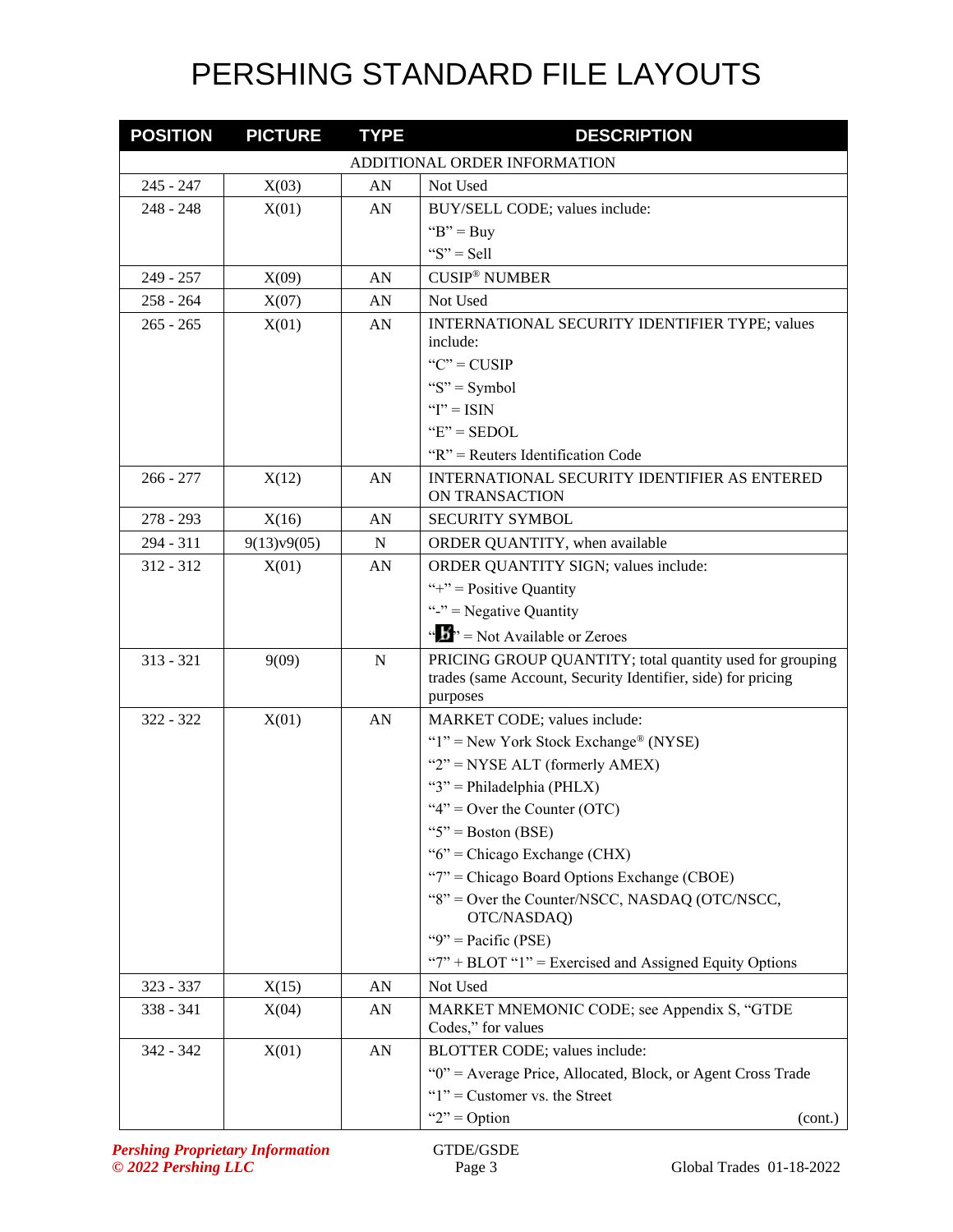| <b>POSITION</b> | <b>PICTURE</b> | <b>TYPE</b> | <b>DESCRIPTION</b>                                                                               |
|-----------------|----------------|-------------|--------------------------------------------------------------------------------------------------|
|                 |                |             | "3" = Agency, but used for Cash, Special Settlement next day                                     |
|                 |                |             | trades                                                                                           |
|                 |                |             | " $5$ " = Principal Cross Trade                                                                  |
|                 |                |             | " $6$ " = Syndicate Cross Trade                                                                  |
|                 |                |             | "8" = Principal Cross Trade/Over the Counter                                                     |
|                 |                |             | "9" = Agency Cross Trade                                                                         |
| 343 - 345       | X(03)          | AN          | Not Used                                                                                         |
| $346 - 349$     | X(04)          | AN          | SETTLEMENT LOCATION CODE; see Appendix S, "GTDE<br>Codes," for values                            |
| $350 - 353$     | X(04)          | AN          | <b>COUNTER PARTY (CLIENT)</b>                                                                    |
| 354 - 354       | X(01)          | AN          | CANCEL CODE; values include:                                                                     |
|                 |                |             | " $1$ " = Cancel                                                                                 |
|                 |                |             | $\cdots$ $\cdots$ $\cdots$ Not Applicable                                                        |
| $355 - 355$     | X(01)          | AN          | <b>CORRECTION CODE; values include:</b>                                                          |
|                 |                |             | " $1$ " = Correction                                                                             |
|                 |                |             | "5" = Post Settlement Cancel (there must be a "1" in Cancel                                      |
|                 |                |             | when "5" is used)                                                                                |
|                 |                |             | " $\mathbf{F}$ " = Not Applicable                                                                |
| $356 - 356$     | X(01)          | AN          | OPEN/CLOSE INDICATOR FOR OPTIONS; values include:                                                |
|                 |                |             | " $O$ " = Open                                                                                   |
|                 |                |             | " $C$ " = Close                                                                                  |
|                 |                |             | $\cdots$ $\cdots$ Not Applicable                                                                 |
| $357 - 357$     | X(01)          | AN          | TYPE OF ORDER; values include:                                                                   |
|                 |                |             | " $M$ " = Market                                                                                 |
|                 |                |             | " $L$ " = Limit                                                                                  |
|                 |                |             | " $D$ " = DOT (indicates via the computer system of the NYSE)                                    |
|                 |                |             | " $P$ " = PER (indicates via the computer system of the AMEX)                                    |
|                 |                |             | "Z" = Derived (omnibus account, market, product)                                                 |
|                 |                |             | Note: Type of Order field is blank for the following:                                            |
|                 |                |             | Cancels                                                                                          |
|                 |                |             | Corrections                                                                                      |
|                 |                |             | When-Issued (Security Type = "4")                                                                |
|                 |                |             | <b>International Transactions</b><br>н                                                           |
|                 |                |             | When Average Price Blotter Code (Blotter = "0")<br>п                                             |
|                 |                |             | In these cases, Type of Order does not apply, or was not passed<br>from the previous transaction |
| $358 - 358$     | X(01)          | AN          | DISCRETION EXERCISED; values include: (effective 3Q,<br>2014)                                    |
|                 |                |             | "Y" = Discretion exercised                                                                       |
|                 |                |             | " $N$ " = Discretion not exercised                                                               |
|                 |                |             | " $\mathbf{B}^{\prime\prime}$ " = Not Provided                                                   |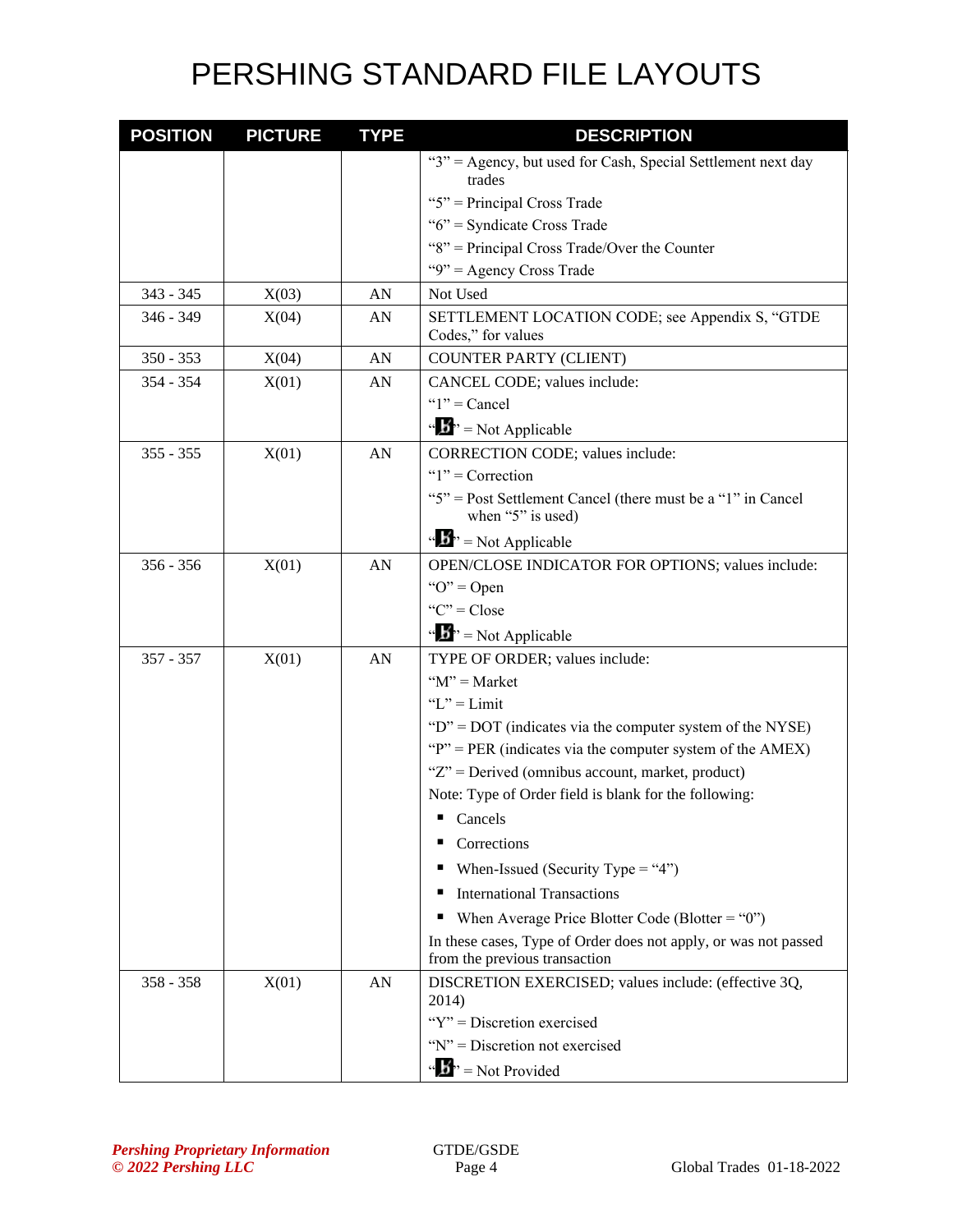| <b>POSITION</b> | <b>PICTURE</b> | <b>TYPE</b> | <b>DESCRIPTION</b>                                                                                                                          |
|-----------------|----------------|-------------|---------------------------------------------------------------------------------------------------------------------------------------------|
| $359 - 359$     | X(01)          | AN          | SOLICITED INDICATOR; values include:                                                                                                        |
|                 |                |             | "U" = Unsolicited                                                                                                                           |
|                 |                |             | " $S$ " = Solicited                                                                                                                         |
|                 |                |             | " $\mathbf{B}$ " = Not Provided                                                                                                             |
|                 |                |             | (Note: This is not a required field in the input system)                                                                                    |
| $360 - 360$     | X(01)          | AN          | FX FORWARD; FX trade tied to Equity or Fixed Income trade;<br>applies only to FX transactions; values include: (effective late<br>2Q, 2014) |
|                 |                |             | " $Y$ " = Yes, FX trade is tied to Equity or Fixed Income trade                                                                             |
|                 |                |             | " $\mathbf{N}$ " = No, or not applicable                                                                                                    |
| $361 - 368$     | X(08)          | AN          | USER ID OF PERSON WHO ENTERED THE ORDER, when<br>available                                                                                  |
| $369 - 369$     | X(01)          | AN          | SOURCE OF INPUT; see Appendix P, "Source of Input"                                                                                          |
| $370 - 370$     | X(01)          | AN          | NO TRANSACTION FEE (NTF) for EXCHANGE TRADED<br>FUNDS (ETFs), (effective 2 <sup>nd</sup> Q, 2017, TBA); values include                      |
|                 |                |             | " $E$ " = NTF ETF transaction                                                                                                               |
|                 |                |             | " $\mathbf{J}^{\prime\prime}$ " = Not an NTF transaction                                                                                    |
| 371 - 378       | X(08)          | AN          | ORDER TERMINAL ID                                                                                                                           |
| 379 - 383       | 9(05)          | N           | ORDER SEQUENCE NUMBER                                                                                                                       |
| 384 - 384       | X(01)          | AN          | CAPACITY CODE; values include:                                                                                                              |
|                 |                |             | " $A$ " = Agency transaction                                                                                                                |
|                 |                |             | " $M$ " = Mixed capacity                                                                                                                    |
|                 |                |             | " $P$ " = Principal transaction                                                                                                             |
|                 |                |             | " $\mathbf{B}$ " = Not Available                                                                                                            |
| 385 - 385       | X(01)          | AN          | ACCOUNT TYPE INDICATOR FOR BLUE SHEET<br>REPORTING; see Appendix S, "GTDE Codes," for values                                                |
| 386 - 386       | X(01)          | AN          | RISKLESS PRINCIPAL INDICATOR; values include:                                                                                               |
|                 |                |             | "R" = Riskless Principal Trade                                                                                                              |
|                 |                |             | " $\mathbf{F}$ " = Not a Riskless Principal Trade                                                                                           |
| 387 - 387       | X(01)          | ${\rm AN}$  | TRACE/TREASURY WHEN-ISSUED INDICATOR, (effective<br>no later than July 10, 2017); values include:                                           |
|                 |                |             | " $Y$ " = When-issued security"                                                                                                             |
|                 |                |             | " $\mathbf{F}$ " = Not applicable or populated                                                                                              |
| 388 - 388       | X(01)          | AN          | SHORT TRADE; indicates a short sale trade; values include:                                                                                  |
|                 |                |             | "O" = Short Sale on offset side of trade (indicated on BUY side<br>of linked cross trade)                                                   |
|                 |                |             | "S" = Short and Non-Exempt (indicated on the SELL side)                                                                                     |
|                 |                |             | " $X$ " = Short and Exempt (indicated on the SELL side)                                                                                     |
|                 |                |             | "Y" = Short and Exempt on offset of trade (indicated on BUY<br>side of linked cross trade)                                                  |
|                 |                |             | $\mathbf{w} = \mathbf{N}$ is applicable                                                                                                     |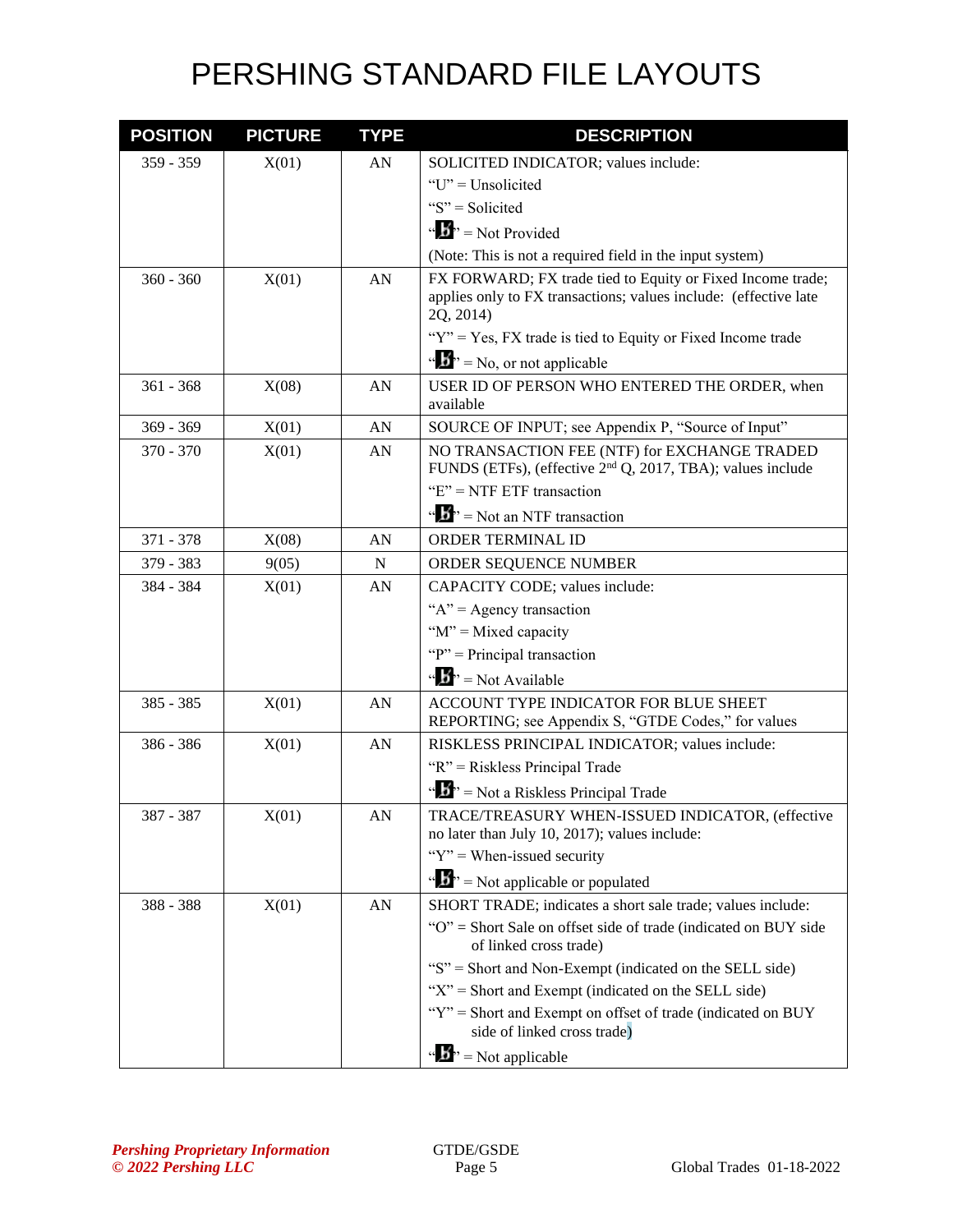| <b>POSITION</b> | <b>PICTURE</b> | <b>TYPE</b> | <b>DESCRIPTION</b>                                                                                                                                                                                                                                                                                                                                                                                                                                                                                                                                                                                                                                                                            |
|-----------------|----------------|-------------|-----------------------------------------------------------------------------------------------------------------------------------------------------------------------------------------------------------------------------------------------------------------------------------------------------------------------------------------------------------------------------------------------------------------------------------------------------------------------------------------------------------------------------------------------------------------------------------------------------------------------------------------------------------------------------------------------|
| 389 - 389       | X(01)          | AN          | SYNDICATE INDICATOR; values include:                                                                                                                                                                                                                                                                                                                                                                                                                                                                                                                                                                                                                                                          |
|                 |                |             | "Y" = Syndicate Trade                                                                                                                                                                                                                                                                                                                                                                                                                                                                                                                                                                                                                                                                         |
|                 |                |             | "N" or " $\bullet$ " = Non-syndicate Trade                                                                                                                                                                                                                                                                                                                                                                                                                                                                                                                                                                                                                                                    |
| 390 - 390       | X(01)          | AN          | ODD LOT CODE (identifies an odd-lot trade); values include:                                                                                                                                                                                                                                                                                                                                                                                                                                                                                                                                                                                                                                   |
|                 |                |             | " $Y$ " = Odd-Lot trade                                                                                                                                                                                                                                                                                                                                                                                                                                                                                                                                                                                                                                                                       |
|                 |                |             | "N" or " $\mathbf{J}$ " = Not an Odd-Lot Trade                                                                                                                                                                                                                                                                                                                                                                                                                                                                                                                                                                                                                                                |
| 391 - 391       | X(01)          | AN          | MUTUAL FUND VALUES; note abbreviations as follows:<br>$NTF = No Transaction Fe$ ;<br>SRS = Systematic Reinvestment System; values include:                                                                                                                                                                                                                                                                                                                                                                                                                                                                                                                                                    |
|                 |                |             | "D" = Load or No Load, Networked or non-Networked Trade,<br>or Not Applicable if not a Mutual Fund<br>"A" = Load, FundServ, Networked Exchange; if security is an<br>equity, used to suppress automated trade submissions to<br>SIAC. If a trade was executed on AMEX or NYSE and<br>executed through DOT, or is an OTC trade and security is<br>ACT-eligible, an "A" is populated. Automated trades are<br>submitted to SIAC upon execution, preventing duplicated<br>streetside submission.<br>"B" = Load, FundServ, non-Networked Exchange<br>"C" = Load, FundServ, Networked Trade<br>"D" = Load, FundServ, non-Networked Trade<br>"E" = Load or No-Load, non-FundServ, Networked or non- |
|                 |                |             | Networked Exchange<br>"F" = Load, non-FundServ Surcharge                                                                                                                                                                                                                                                                                                                                                                                                                                                                                                                                                                                                                                      |
|                 |                |             | "G" = No-Load, FundServ, Networked Exchange                                                                                                                                                                                                                                                                                                                                                                                                                                                                                                                                                                                                                                                   |
|                 |                |             | "H" = No-Load, FundServ, non-Networked Exchange                                                                                                                                                                                                                                                                                                                                                                                                                                                                                                                                                                                                                                               |
|                 |                |             | "I" = No-Load, FundServ, Networked Trade                                                                                                                                                                                                                                                                                                                                                                                                                                                                                                                                                                                                                                                      |
|                 |                |             | "J" = No-Load, FundServ, non-Networked Trade                                                                                                                                                                                                                                                                                                                                                                                                                                                                                                                                                                                                                                                  |
|                 |                |             | "K" = NTF, Load or No-Load, FundServ or non-FundServ,<br>Networked or non-Networked Trade                                                                                                                                                                                                                                                                                                                                                                                                                                                                                                                                                                                                     |
|                 |                |             | "L" = NTF, Below Minimum Load or No-Load, FundServ, or<br>non-FundServ, Networked or non-Networked Trade                                                                                                                                                                                                                                                                                                                                                                                                                                                                                                                                                                                      |
|                 |                |             | "M" = NTF, Short Term Redemption Load or No-Load,<br>FundServ or non-FundServ, Networked or non-<br>Networked Trade                                                                                                                                                                                                                                                                                                                                                                                                                                                                                                                                                                           |
|                 |                |             | "N" = NTF, SRS Load or No-Load, FundServ or non-<br>FundServ, Networked or non-Networked Trade                                                                                                                                                                                                                                                                                                                                                                                                                                                                                                                                                                                                |
|                 |                |             | "O" = NTF, SRS Load or No-Load, FundServ or non-<br>FundServ, Networked or non-Networked Exchange                                                                                                                                                                                                                                                                                                                                                                                                                                                                                                                                                                                             |
|                 |                |             | "P" = NTF, SRS Below Minimum Load or No-Load, FundServ<br>or non-FundServ, Networked or non-Networked Trade                                                                                                                                                                                                                                                                                                                                                                                                                                                                                                                                                                                   |
|                 |                |             | "Q" = NTF, SRS Short Term Redemption Load or No-Load,<br>FundServ or non-FundServ, Networked or non-<br>Networked Trade                                                                                                                                                                                                                                                                                                                                                                                                                                                                                                                                                                       |
|                 |                |             | " $R$ " = SRS Reinvestment Trade                                                                                                                                                                                                                                                                                                                                                                                                                                                                                                                                                                                                                                                              |
|                 |                |             | " $S$ " = SRS Trade                                                                                                                                                                                                                                                                                                                                                                                                                                                                                                                                                                                                                                                                           |
|                 |                |             | "T" = SRS Exchange<br>(cont.)                                                                                                                                                                                                                                                                                                                                                                                                                                                                                                                                                                                                                                                                 |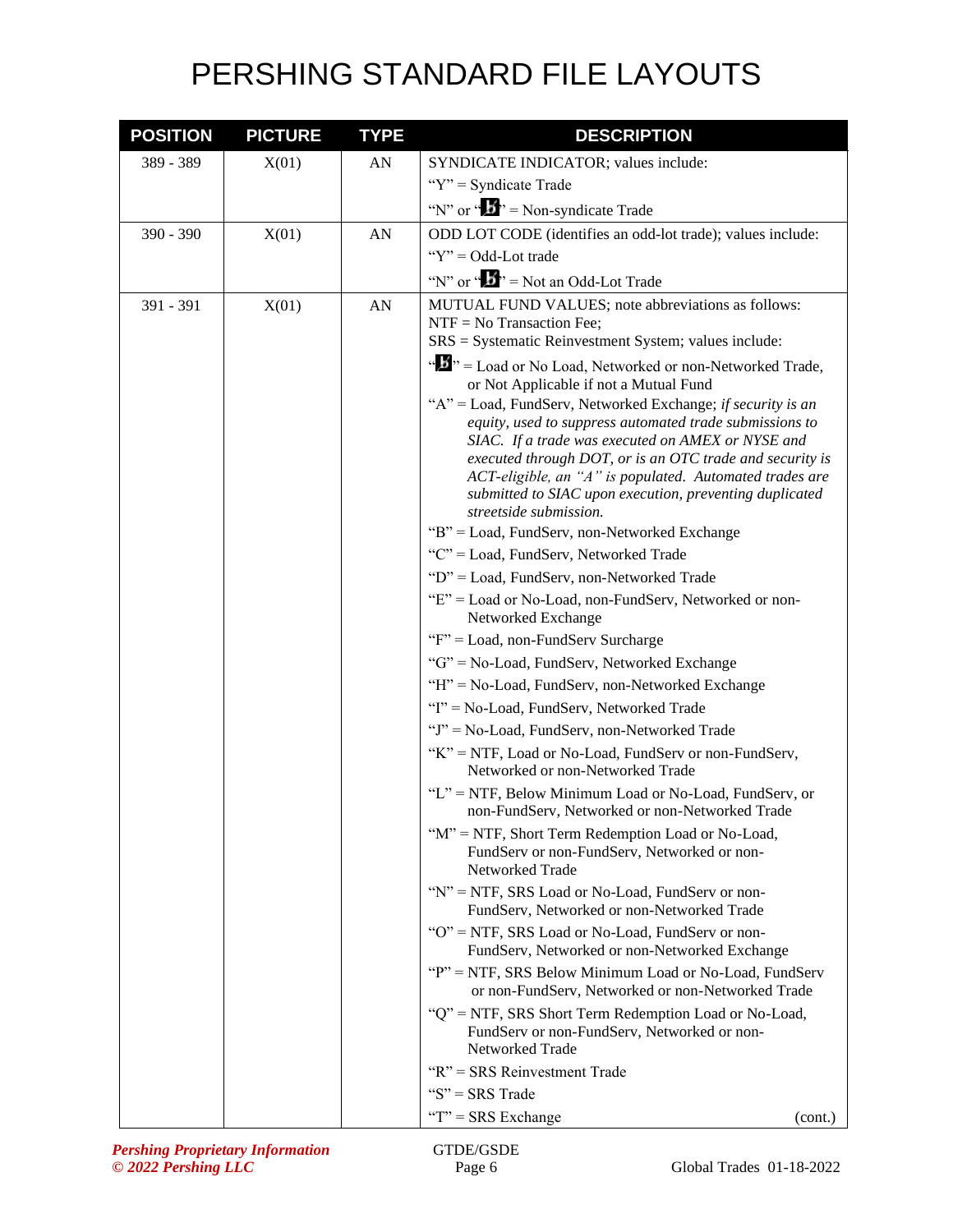| <b>POSITION</b> | <b>PICTURE</b> | <b>TYPE</b> | <b>DESCRIPTION</b>                                                                                                                                   |
|-----------------|----------------|-------------|------------------------------------------------------------------------------------------------------------------------------------------------------|
|                 |                |             | "U" = NTF, SRS Short Term Redemption Load or No-Load,<br>Fund or non-FundServ, Networked/non Exchange                                                |
|                 |                |             | "Z" = No-Load, FundServ, non-Exchange, non-SRS, non-NTF<br>trade for eligible surcharge fund                                                         |
|                 |                |             | "0" = No-Load, non-FundServ, non-Exchange, non-SRS, non-<br>NTF trade for eligible surcharge fund                                                    |
|                 |                |             | "9" = Load, FundServ Surcharge                                                                                                                       |
|                 |                |             | "\$" = Offshore Flex, Load or No-Load, SRS, Exchange,<br>FundServ or non-FundServ, Networked or non-Networked<br>Trade                               |
| 392 - 392       | X(01)          | AN          | SPREAD/STRADDLE INDICATOR (for options only); values<br>include:                                                                                     |
|                 |                |             | " $S$ " = Spread                                                                                                                                     |
|                 |                |             | " $T$ " = Straddle                                                                                                                                   |
|                 |                |             | $\cdots$ $\cdots$ $\cdots$ Not Applicable                                                                                                            |
| 393 - 397       | X(05)          | AN          | <b>BATCH CODE</b>                                                                                                                                    |
| $398 - 405$     | X(08)          | AN          | <b>INVESTMENT MANAGER CODE</b>                                                                                                                       |
| $406 - 406$     | X(01)          | AN          | DOLLAR ROLL INDICATOR; defines a type of trading strategy<br>used in a given transaction (effective no later than July 10, 2017);<br>values include: |
|                 |                |             | "B" = Series futures contracts (applies to Treasury trades)                                                                                          |
|                 |                |             | " $D$ " = Dollar roll (applies to MBS trades)                                                                                                        |
|                 |                |             | "S" = Series away from market (applies to Treasury trades)                                                                                           |
|                 |                |             | "W" = Weighted average price (applies to MBS trades)                                                                                                 |
| $407 - 407$     | X(01)          | AN          | HEDGED TRANSACTION INDICATOR (effective 3rd Q, 2020,<br>TBA); values include:                                                                        |
|                 |                |             | "H" = Hedged transaction                                                                                                                             |
|                 |                |             | " $\mathbf{B}$ " = Not Applicable                                                                                                                    |
| $408 - 409$     | X(02)          | AN          | Not Used                                                                                                                                             |
|                 |                |             | <b>EXECUTION PARTICIPANTS/SIDES</b>                                                                                                                  |
| $410 - 419$     | X(10)          | AN          | OFFSET ACCOUNT; street-side account                                                                                                                  |
| $420 - 426$     | X(07)          | AN          | Not Used                                                                                                                                             |
| $427 - 430$     | X(04)          | AN          | <b>EXECUTING BROKER</b>                                                                                                                              |
| 431 - 434       | X(04)          | AN          | MAJOR BROKERAGE BADGE NUMBER                                                                                                                         |
| $435 - 438$     | X(04)          | AN          | CONTRA BROKER; broker-dealer, market maker, broker acting                                                                                            |
|                 |                |             | as an agent, or dealer acting as principal offset account (street-                                                                                   |
|                 |                |             | side account)                                                                                                                                        |
| 439 - 442       | X(04)          | AN          | MINOR BROKERAGE BADGE NUMBER                                                                                                                         |
| $443 - 445$     | X(03)          | AN          | <b>TRADER INITIALS</b>                                                                                                                               |
| $446 - 446$     | X(01)          | AN          | STEP IN/STEP OUT INDICATOR; values include:                                                                                                          |
|                 |                |             | " $I$ " = Step In                                                                                                                                    |
|                 |                |             | " $O$ " = Step Out                                                                                                                                   |
|                 |                |             | " $\frac{1}{2}$ " = Not Applicable                                                                                                                   |
| 447 - 448       | X(02)          | AN          | <b>EXECUTION TERMINAL</b>                                                                                                                            |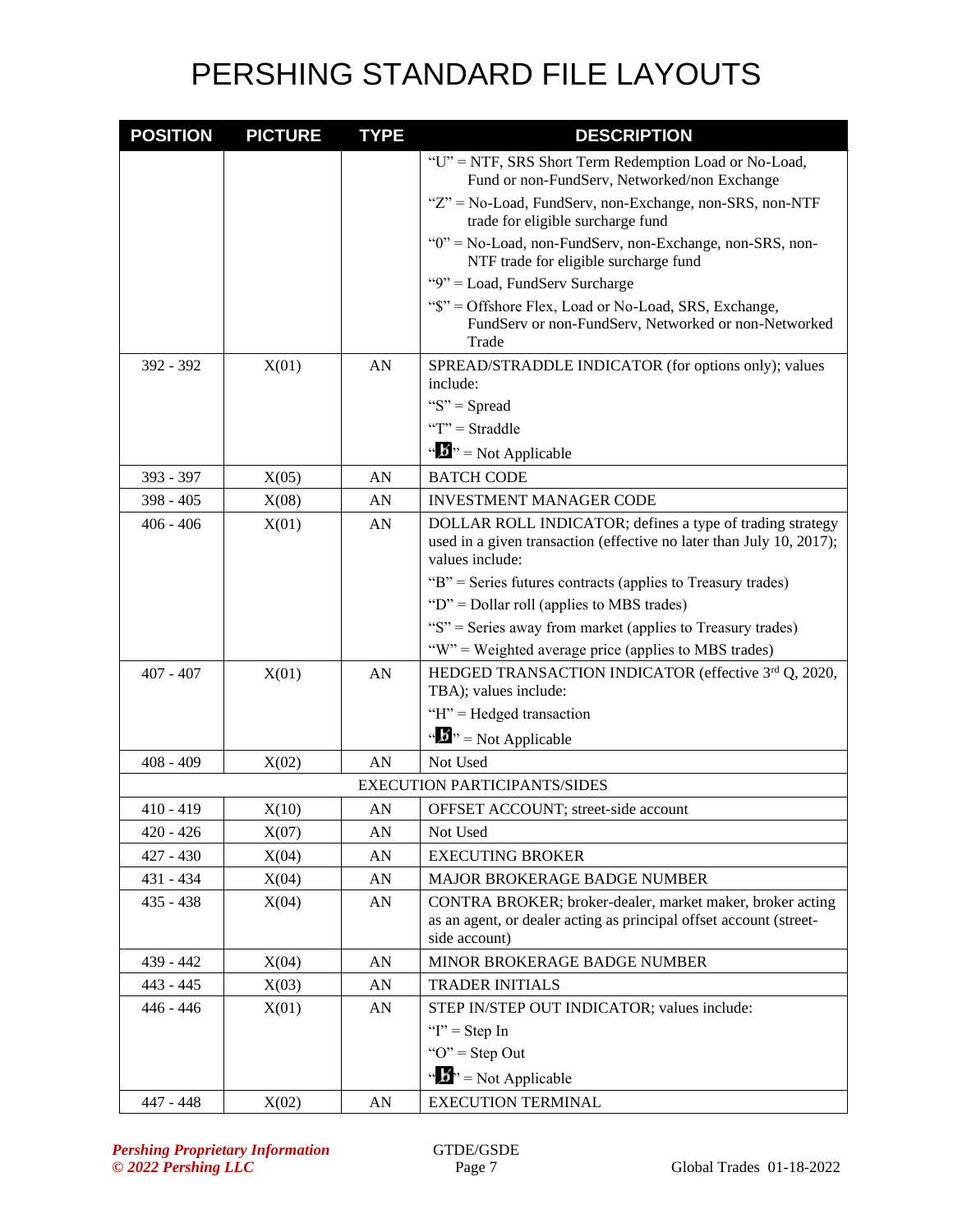| <b>POSITION</b> | <b>PICTURE</b> | <b>TYPE</b>      | <b>DESCRIPTION</b>                                |
|-----------------|----------------|------------------|---------------------------------------------------|
| 449 - 454       | X(06)          | AN               | Not Used                                          |
| $455 - 459$     | 9(05)          | $\mathbf N$      | <b>EXECUTION SEQUENCE NUMBER</b>                  |
| $460 - 465$     | X(06)          | AN               | Not Used                                          |
|                 |                |                  | <b>CUSTOMER ACCOUNT INFORMATION</b>               |
| $466 - 466$     | X(01)          | AN               | PRIME BROKER INDICATOR; values include:           |
|                 |                |                  | " $P$ " = Prime Broker"                           |
|                 |                |                  | "Q" = Prime Broker; COD Account                   |
|                 |                |                  | " $\mathbf{B}$ " = Not Applicable                 |
| $467 - 469$     | X(03)          | AN               | COUNTRY OF CITIZENSHIP; see Appendix Q for values |
| $470 - 472$     | X(03)          | AN               | COUNTRY/STATE OF RESIDENCE; see Appendix Q for    |
|                 |                |                  | values                                            |
| $473 - 473$     | X(01)          | AN               | WITHHOLDING CODE/TAX EXEMPT IND.; values include: |
|                 |                |                  | " $0$ " = No Adoption Agreement                   |
|                 |                |                  | " $1$ " = Adoption Agreement                      |
|                 |                |                  | " $\mathbf{b}$ " = Non-custodian                  |
| 474 - 476       | X(03)          | AN               | BASE CURRENCY; see Appendix N, "Currency Codes"   |
| 477 - 494       | 9(09)v9(09)    | N                | <b>BASE CURRENCY EXCHANGE RATE</b>                |
| 495 - 495       | X(01)          | AN               | BASE CURRENCY MULT./DIVIDE CODE; values include:  |
|                 |                |                  | " $M$ " = Multiply                                |
|                 |                |                  | " $D$ " = Divide"                                 |
| $496 - 505$     | X(10)          | AN               | Not Used                                          |
|                 |                |                  | INVESTMENT PROFESSIONAL EXECUTION INFORMATION     |
| $506 - 508$     | X(03)          | AN               | PRIMARY EXECUTION INVESTMENT PROFESSIONAL         |
| $509 - 509$     | X(01)          | AN               | Not Used                                          |
| $510 - 512$     | X(03)          | AN               | <b>INVESTMENT PROFESSIONAL 2 OVERRIDE</b>         |
| $513 - 513$     | X(01)          | AN               | Not Used                                          |
| $514 - 531$     | 9(09)v9(09)    | $\mathbf N$      | <b>INVESTMENT PROFESSIONAL 2 PERCENTAGE</b>       |
| 532 - 534       | X(03)          | AN               | <b>INVESTMENT PROFESSIONAL 3 OVERRIDE</b>         |
| $535 - 535$     | X(01)          | AN               | Not Used                                          |
| $536 - 553$     | 9(09)v9(09)    | N                | INVESTMENT PROFESSIONAL 3 PERCENTAGE              |
| 554 - 558       | X(05)          | AN               | Not Used                                          |
|                 |                |                  | SECURITY INFORMATION                              |
| 559 - 559       | X(01)          | ${\bf A}{\bf N}$ | SECURITY TYPE CODE; see Appendix B                |
| $560 - 560$     | X(01)          | AN               | SECURITY MODIFIER CODE; see Appendix B            |
| 561 - 561       | X(01)          | AN               | SECURITY CALCULATION CODE; see Appendix B         |
| $562 - 564$     | X(03)          | AN               | MINOR PRODUCT CODE; see Appendix B                |
| $565 - 572$     | X(08)          | AN               | ASSET TYPE; see Appendix B                        |
| 573 - 580       | X(08)          | AN               | ASSET SUBTYPE; see Appendix B                     |
| 581 - 588       | X(08)          | AN               | ASSET SUB-SUBTYPE; see Appendix B                 |
| 589 - 590       | X(02)          | AN               | Not Used                                          |
| 591 - 594       | X(04)          | AN               | INTERNATIONAL EXCHANGE CODE; see Appendix S       |
| 595 - 603       | X(09)          | AN               | UNDERLYING CUSIP                                  |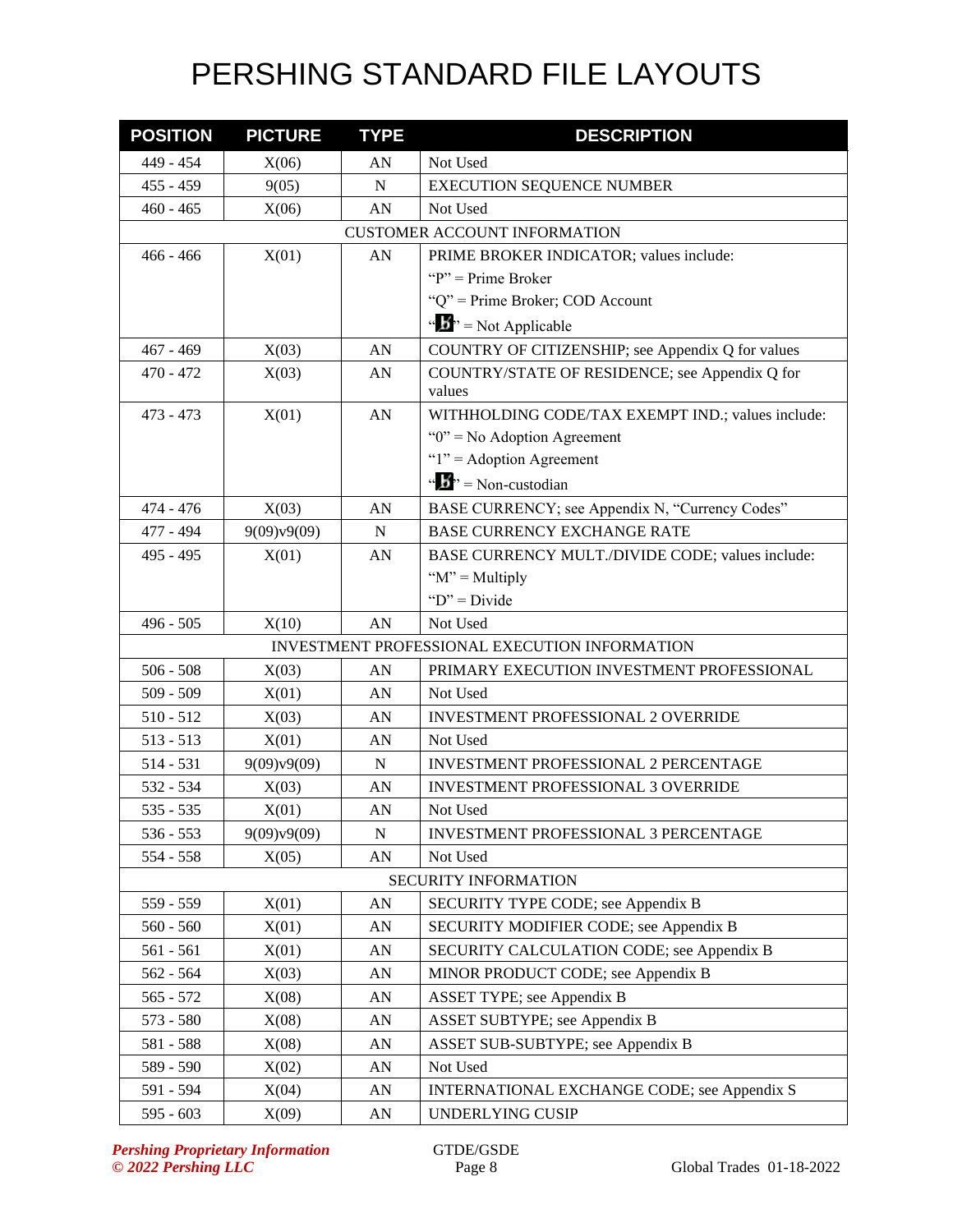| <b>POSITION</b> | <b>PICTURE</b> | <b>TYPE</b>      | <b>DESCRIPTION</b>                                                     |
|-----------------|----------------|------------------|------------------------------------------------------------------------|
| $604 - 610$     | X(07)          | AN               | Not Used                                                               |
| $611 - 628$     | 9(09)v9(09)    | $\mathbf N$      | STRIKE PRICE; the price at which an option can be exercised            |
| $629 - 643$     | 9(03)v9(12)    | N                | POOL FACTOR                                                            |
| $644 - 644$     | X(01)          | AN               | NON-US SECURITY INDICATOR; values include:                             |
|                 |                |                  | " $1$ " = Non-US Security                                              |
|                 |                |                  | " $2" = ADR/Canadian$                                                  |
|                 |                |                  | $\mathbf{u}$ $\mathbf{v}$ <sup>3</sup> , = US Security                 |
| $645 - 645$     | X(01)          | AN               | CONTINUOUS NET SETTLEMENT (CNS) ELIGIBILITY;                           |
|                 |                |                  | values include:                                                        |
|                 |                |                  | " $1$ " = CNS Eligible                                                 |
|                 |                |                  | " $\mathbf{J}^{\prime\prime}$ = Not CNS Eligible                       |
| $646 - 646$     | X(01)          | AN               | DEPOSITORY TRUST COMPANY (DTC) ELIGIBILTY;                             |
|                 |                |                  | values include:                                                        |
|                 |                |                  | " $1$ " = DTC Eligible                                                 |
|                 |                |                  | " $\mathbf{J}^{\prime\prime}$ " = Not DTC Eligible                     |
| $647 - 647$     | X(01)          | AN               | BUY-IN TRADE EXECUTION INDICATOR, effective 1 <sup>st</sup> Q,<br>2022 |
|                 |                |                  | $Y = Buy-in$ Execution                                                 |
|                 |                |                  | $N = Not Buy-in Execution$                                             |
|                 |                |                  | $\mathbf{A}^{\prime\prime}$ = Not populated or applicable              |
| $648 - 655$     | 9(08)          | N                | EX-DIVIDEND DATE, in CCYYMMDD format                                   |
| $656 - 663$     | 9(08)          | N                | RECORD DATE, in CCYYMMDD format                                        |
| $664 - 665$     | 9(02)          | N                | NUMBER OF DESCRIPTION LINES                                            |
| $666 - 685$     | X(20)          | AN               | <b>DESCRIPTION LINE 1</b>                                              |
| $686 - 705$     | X(20)          | AN               | <b>DESCRIPTION LINE 2</b>                                              |
| $706 - 725$     | X(20)          | AN               | <b>DESCRIPTION LINE 3</b>                                              |
| 726 - 745       | X(20)          | AN               | <b>DESCRIPTION LINE 4</b>                                              |
| 746 - 765       | X(20)          | AN               | <b>DESCRIPTION LINE 5</b>                                              |
| 766 - 785       | X(20)          | AN               | <b>DESCRIPTION LINE 6</b>                                              |
| 786 - 786       | X(01)          | ${\rm AN}$       | LEGEND CODE 1; see Appendix K, "Legend Codes"                          |
| $787 - 787$     | X(01)          | AN               | Not Used                                                               |
| 788 - 788       | X(01)          | ${\bf A}{\bf N}$ | LEGEND CODE 2; see Appendix K, "Legend Codes"                          |
| 789 - 795       | X(07)          | AN               | Not Used                                                               |
| 796 - 797       | X(02)          | AN               | LEGEND CODE ONE; see Appendix K, "Legend Codes"                        |
| 798 - 799       | X(02)          | AN               | LEGEND CODE TWO; see Appendix K, "Legend Codes"                        |
| $800 - 801$     | X(02)          | ${\bf A}{\bf N}$ | LEGEND CODE THREE; see Appendix K, "Legend Codes"                      |
| $802 - 803$     | X(02)          | AN               | LEGEND CODE FOUR; see Appendix K, "Legend Codes"                       |
| $804 - 805$     | X(02)          | ${\bf A}{\bf N}$ | LEGEND CODE FIVE; see Appendix K, "Legend Codes"                       |
| $806 - 807$     | X(02)          | AN               | LEGEND CODE SIX; see Appendix K, "Legend Codes"                        |
|                 |                |                  | <b>TRAILER INFORMATION</b>                                             |
| $808 - 809$     | X(02)          | AN               | Not Used                                                               |
| $810 - 829$     | X(20)          | AN               | TRAILER LINE ONE                                                       |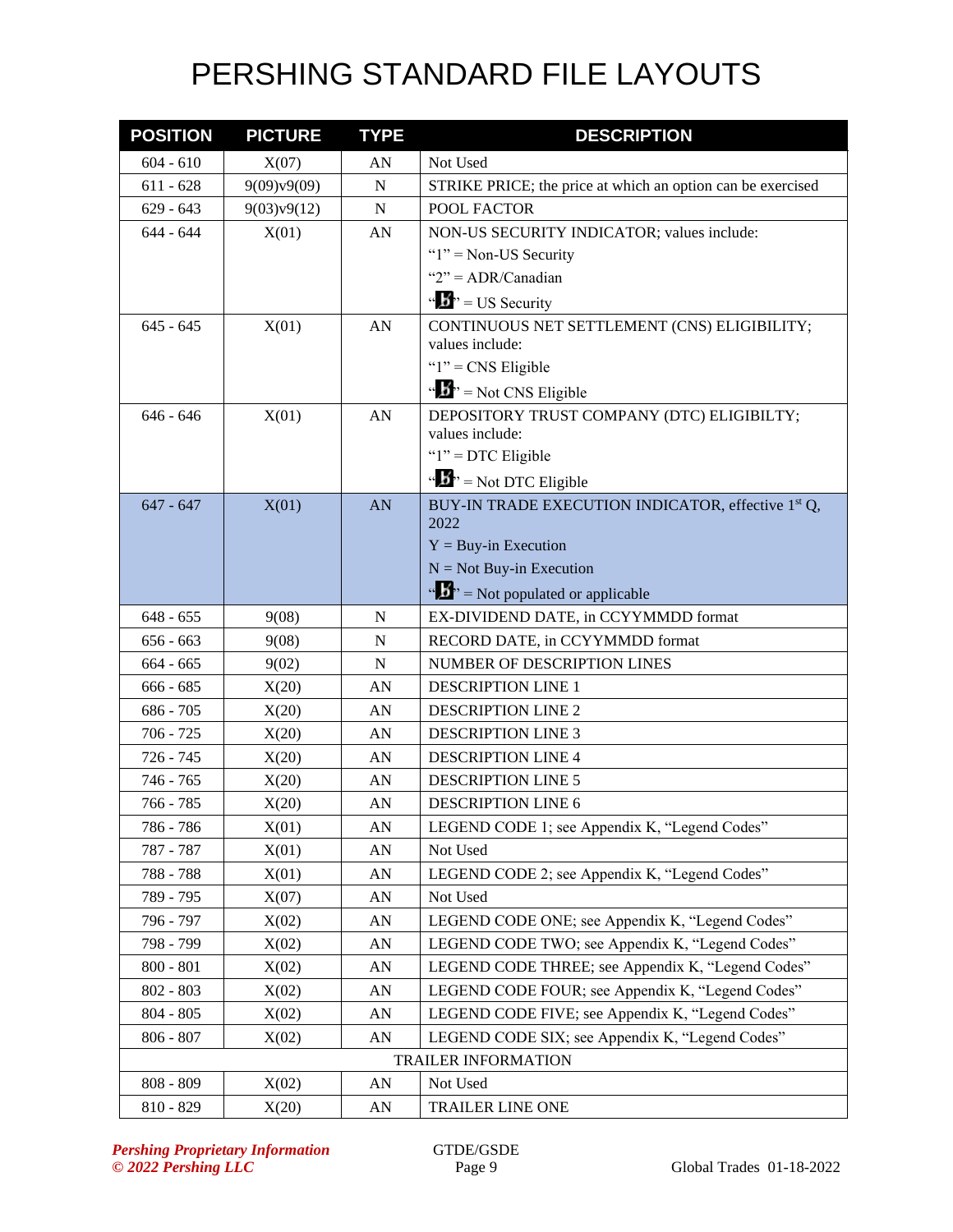| <b>POSITION</b> | <b>PICTURE</b> | <b>TYPE</b> | <b>DESCRIPTION</b>                                                                                                                                                |
|-----------------|----------------|-------------|-------------------------------------------------------------------------------------------------------------------------------------------------------------------|
| $830 - 849$     | X(20)          | AN          | <b>TRAILER LINE TWO</b>                                                                                                                                           |
| $850 - 869$     | X(20)          | AN          | <b>TRAILER LINE THREE</b>                                                                                                                                         |
| 870 - 889       | X(20)          | AN          | <b>TRAILER LINE FOUR</b>                                                                                                                                          |
| 890 - 909       | X(20)          | AN          | <b>TRAILER LINE FIVE</b>                                                                                                                                          |
| $910 - 929$     | X(20)          | AN          | <b>TRAILER LINE SIX</b>                                                                                                                                           |
| $930 - 949$     | X(20)          | AN          | <b>TRAILER LINE SEVEN</b>                                                                                                                                         |
| $950 - 969$     | X(20)          | AN          | <b>TRAILER LINE EIGHT</b>                                                                                                                                         |
| 970 - 989       | X(20)          | AN          | <b>TRAILER LINE NINE</b>                                                                                                                                          |
| $990 - 996$     | X(07)          | AN          | MIPS COMMENT; reserved for Rules Engine message; will<br>display "RE-APRV" if systematically approved                                                             |
| 997 - 1012      | X(16)          | AN          | MIPS COMMENT; free-formatted information that was entered<br>in NetX360                                                                                           |
| $1013 - 1013$   | X(01)          | AN          | SOURCE OF INITIAL FUNDS PURCHASE INDICATOR;<br>values include:                                                                                                    |
|                 |                |             | " $0$ " = Not Initial Purchase                                                                                                                                    |
|                 |                |             | " $1$ " = Initial Purchase                                                                                                                                        |
|                 |                |             | "2" = Not Initial Purchase - Share Class Not Reviewed                                                                                                             |
|                 |                |             | " $3$ " = Initial Purchase – Share Class Not Reviewed                                                                                                             |
|                 |                |             | " $4$ " = Not Initial Purchase – Share Class Reviewed                                                                                                             |
|                 |                |             | "5" = Initial Purchase – Share Class Reviewed                                                                                                                     |
|                 |                |             | "6" = Share Class Reviewed                                                                                                                                        |
|                 |                |             | " $7$ " = Share Class Not Reviewed                                                                                                                                |
| $1014 - 1014$   | X(01)          | AN          | SOURCE OF FUNDS; values include:                                                                                                                                  |
|                 |                |             | "2" = Account Credit Balance/Money Market                                                                                                                         |
|                 |                |             | " $3$ " = MF/UIT Redemption                                                                                                                                       |
|                 |                |             | " $4$ " = Annuity Redemption                                                                                                                                      |
|                 |                |             | " $5$ " = New Monies                                                                                                                                              |
|                 |                |             | " $6$ " = Other Advisory Account                                                                                                                                  |
|                 |                |             | "7" = Rollover/Qualified Account                                                                                                                                  |
|                 |                |             | "8" = Securities Liquidation                                                                                                                                      |
| $1015 - 1034$   | X(20)          | AN          | MIPS COMMENT                                                                                                                                                      |
|                 |                |             | OCC DATA SET – The following four fields (in position 1035 - 1055) comprise the OCC DATA SET<br>to be used in lieu of the OPRA Symbol and applies only to options |
| $1035 - 1040$   | X(06)          | AN          | <b>OPTION ROOT ID</b>                                                                                                                                             |
| 1041 - 1046     | 9(06)          | ${\bf N}$   | <b>EXPIRATION DATE, in YYMMDD format</b>                                                                                                                          |
| 1047 - 1047     | X(01)          | AN          | CALL/PUT Indicator, values include:                                                                                                                               |
|                 |                |             | "B" = Bank Pledge (Call)                                                                                                                                          |
|                 |                |             | " $C$ " = Call                                                                                                                                                    |
|                 |                |             | " $D$ " = Bank Pledge (Put)                                                                                                                                       |
|                 |                |             | " $E$ " = Escrow Receipt                                                                                                                                          |
|                 |                |             | "L" = Letter of Credit (Call)                                                                                                                                     |
|                 |                |             | " $M$ " = Letter of Credit (Put)                                                                                                                                  |
|                 |                |             | " $P$ " = Put                                                                                                                                                     |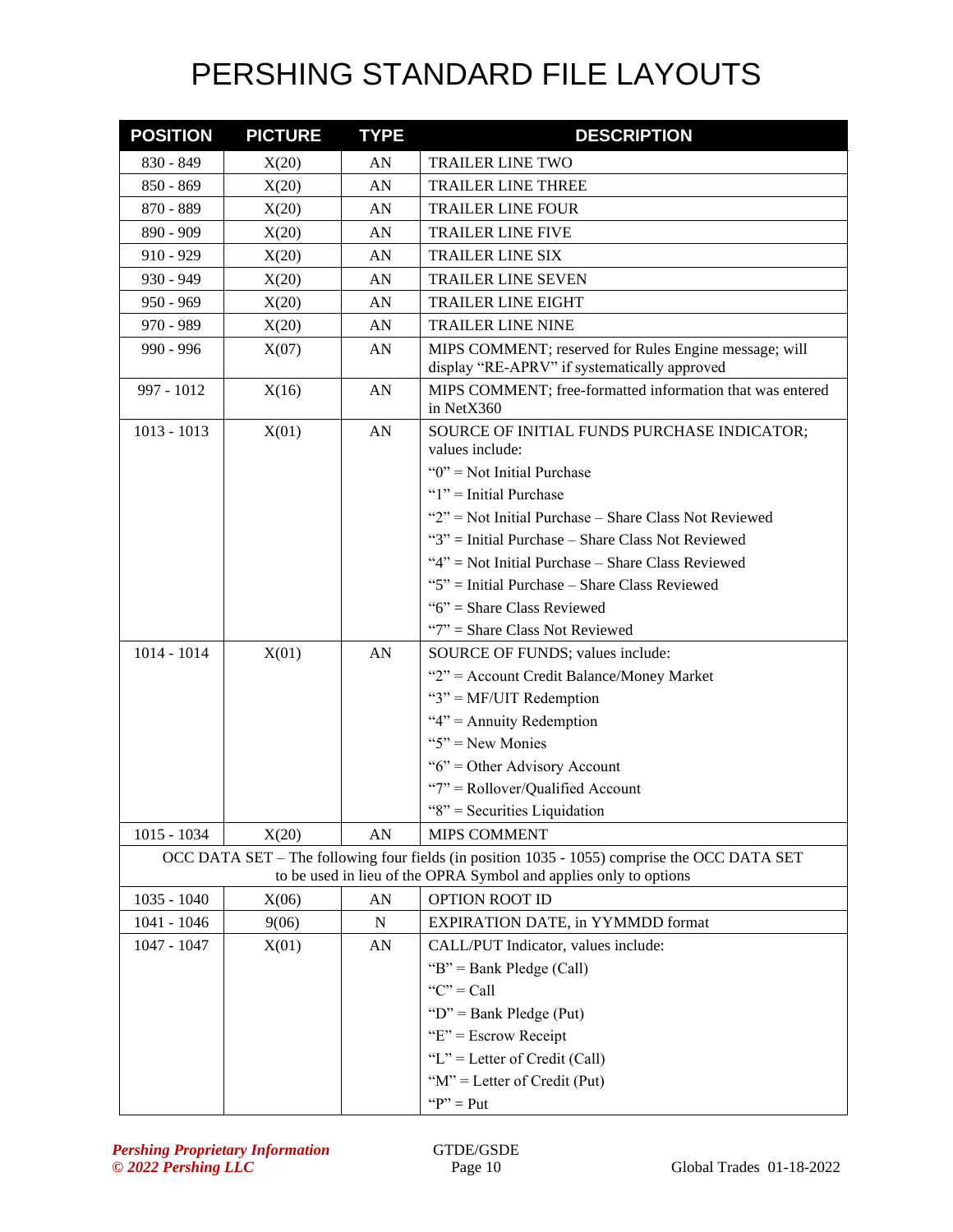| <b>POSITION</b>                                                                                                     | <b>PICTURE</b> | <b>TYPE</b> | <b>DESCRIPTION</b>                                                                                                    |  |  |
|---------------------------------------------------------------------------------------------------------------------|----------------|-------------|-----------------------------------------------------------------------------------------------------------------------|--|--|
| $1048 - 1055$                                                                                                       | 9(05)v9(03)    | ${\bf N}$   | <b>STRIKE PRICE</b>                                                                                                   |  |  |
| $1056 - 1059$                                                                                                       | X(04)          | AN          | MORTGAGE-BACKED SECURITIES MARKET<br>PARTICIPANT IDENTIFICATION (MBS MPID)                                            |  |  |
| $1060 - 1060$                                                                                                       | X(01)          | AN          | BUNCHED TRADE INDICATOR (effective 09/06/2013);<br>values include:                                                    |  |  |
|                                                                                                                     |                |             | " $Y$ " = Bunched trade                                                                                               |  |  |
|                                                                                                                     |                |             | " $N$ " = Not a bunched trade                                                                                         |  |  |
| $1061 - 1061$                                                                                                       | X(01)          | AN          | CONFIRM PRINT INDICATOR; values include:                                                                              |  |  |
|                                                                                                                     |                |             | " $Y$ " = Duplicate corrected confirm generated                                                                       |  |  |
|                                                                                                                     |                |             | " $N$ " = Not applicable                                                                                              |  |  |
| $1062 - 1077$                                                                                                       | X(16)          | AN          | INTERNATIONAL NON-DOLLAR SYMBOL (eff. 12/13/13)                                                                       |  |  |
| 1078 - 1078                                                                                                         | X(01)          | AN          | CMTA INDICATOR (effective 3Q, 2014); values include:                                                                  |  |  |
|                                                                                                                     |                |             | " $1$ " = CMTA out                                                                                                    |  |  |
|                                                                                                                     |                |             | " $2"$ = CMTA in                                                                                                      |  |  |
|                                                                                                                     |                |             | " $\frac{1}{2}$ " = Not Applicable                                                                                    |  |  |
| 1079 - 1082                                                                                                         | X(04)          | AN          | CMTA BROKER NUMBER (effective 3Q, 2014)                                                                               |  |  |
| 1083 - 1084                                                                                                         | X(02)          | AN          | CONFIRMATION CODE ONE; see Appendix S for values                                                                      |  |  |
| 1085 - 1086                                                                                                         | X(02)          | AN          | CONFIRMATION CODE TWO; see Appendix S for values                                                                      |  |  |
| 1087 - 1088                                                                                                         | X(02)          | AN          | CONFIRMATION CODE THREE; see Appendix S for values                                                                    |  |  |
| 1089 - 1090                                                                                                         | X(02)          | AN          | CONFIRMATION CODE FOUR; see Appendix S for values                                                                     |  |  |
| The next four fields relate to FINRA/MSRB Mark up/Mark down Disclosure Rule and apply only to<br>Brokerage accounts |                |             |                                                                                                                       |  |  |
| 1091 - 1108                                                                                                         | 9(09)v9(09)    | ${\bf N}$   | PREVAILING MARKET PRICE (PMP); all zeroes represents<br>"not provided"                                                |  |  |
| 1109 - 1126                                                                                                         | 9(16)v9(02)    | $\mathbf N$ | TOTAL AMOUNT OF MARK UP/DOWN; this is the mark up<br>amount for a buy trade or the mark down amount for a sell trade  |  |  |
| 1127 - 1127                                                                                                         | X(01)          | AN          | TOTAL AMOUNT OF MARK UP/DOWN SIGN; values<br>include:                                                                 |  |  |
|                                                                                                                     |                |             | "+" = Positive value                                                                                                  |  |  |
|                                                                                                                     |                |             | "-" = Negative value                                                                                                  |  |  |
|                                                                                                                     |                |             | " $\mathbf{B}$ " = Not Applicable or Zeroes                                                                           |  |  |
| 1128 - 1136                                                                                                         | 9(04)v9(05)    | ${\bf N}$   | PMP PERCENT; the sign for the percentage is the same as the<br>sign for the Mark Up/Mark Down in position 1127, above |  |  |
| 1137 - 1148                                                                                                         | 9(12)          | ${\bf N}$   | EXPANDED EXECUTION TIME, in HHMISSNNNNNN<br>format, effective 2 <sup>nd</sup> Q, 2018, TBA                            |  |  |
| 1149 - 1157                                                                                                         | X(09)          | AN          | ERROR ACCOUNT NUMBER, for cancels and corrections;<br>effective Q1 2021                                               |  |  |
| $1158 - 1158$                                                                                                       | X(01)          | ${\rm AN}$  | Reserved                                                                                                              |  |  |
| 1159 - 1241                                                                                                         | X(83)          | AN          | Not Used                                                                                                              |  |  |
| 1242 - 1249                                                                                                         | X(08)          | AN          | For Pershing Internal Use Only (FIST)                                                                                 |  |  |
| 1250 - 1250                                                                                                         | X(01)          | AN          | Literally "X"; indicates the end of detail record A                                                                   |  |  |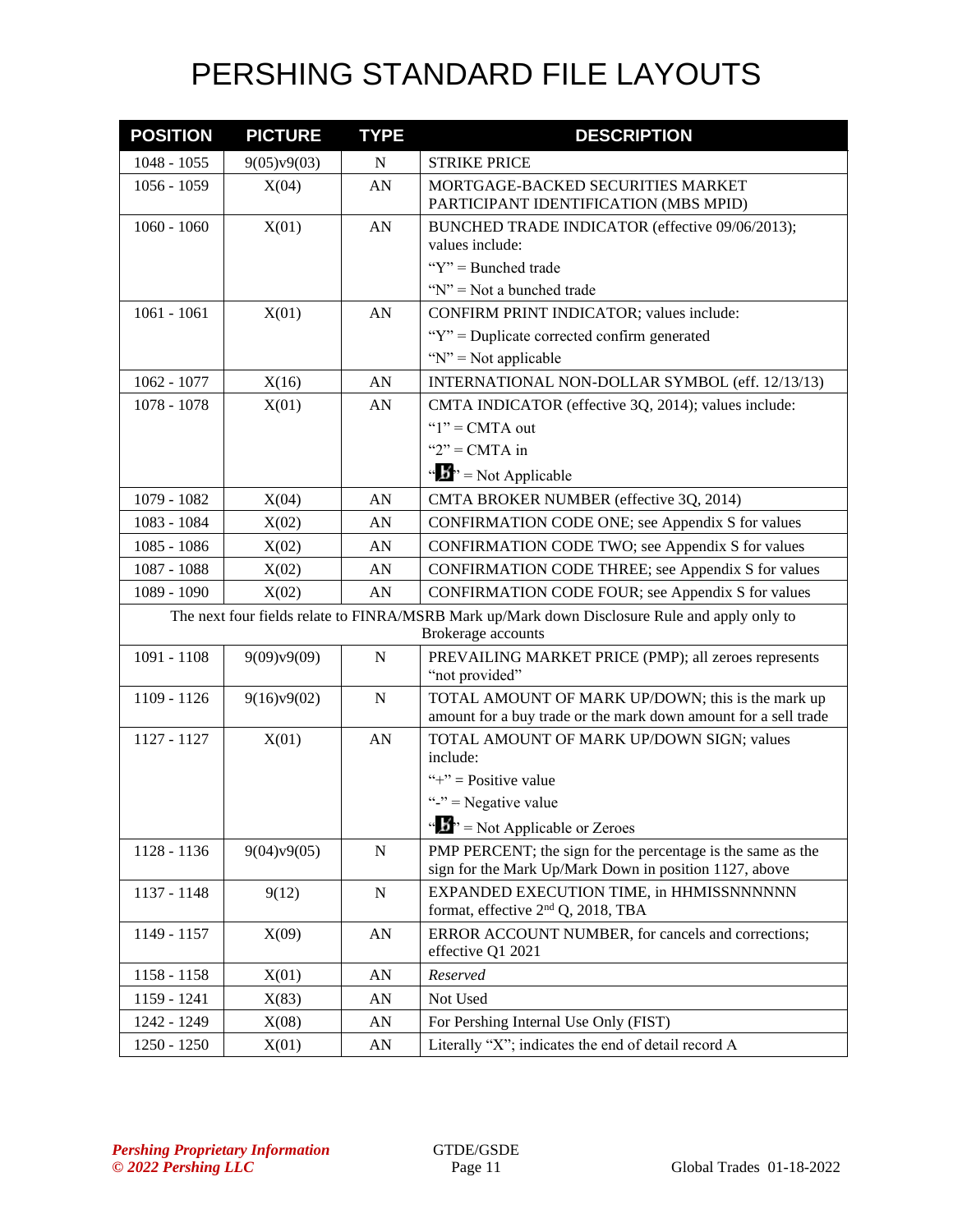#### **DETAIL RECORD B**

| <b>POSITION</b> | <b>PICTURE</b> | <b>TYPE</b> | <b>DESCRIPTION</b>                                                                                            |
|-----------------|----------------|-------------|---------------------------------------------------------------------------------------------------------------|
| $001 - 002$     | X(02)          | AN          | TRANSACTION CODE; values include:                                                                             |
|                 |                |             | $"GE" = GTDE$                                                                                                 |
|                 |                |             | " $GS" = GSDE$                                                                                                |
| $003 - 003$     | X(01)          | AN          | RECORD INDICATOR VALUE = "B"                                                                                  |
| $004 - 011$     | 9(08)          | $\mathbf N$ | RECORD ID SEQUENCE NUMBER; begins with "00000001"                                                             |
| $012 - 021$     | X(10)          | AN          | ACCOUNT NUMBER, including Office (3), Base Account (6),<br>and Type (1); see Record A for values              |
| $022 - 022$     | X(01)          | AN          | Not Used                                                                                                      |
| $023 - 025$     | X(03)          | AN          | INTRODUCING BROKER DEALER (IBD) NUMBER                                                                        |
| $026 - 028$     | X(03)          | AN          | Not Used                                                                                                      |
| $029 - 031$     | X(03)          | AN          | Not Used                                                                                                      |
| $032 - 042$     | X(11)          | AN          | Not Used                                                                                                      |
|                 |                |             | Trade amounts and fees. Unless otherwise indicated, all fees and amounts<br>are denominated in TRADE CURRENCY |
| $043 - 060$     | 9(13)v9(05)    | $\mathbf N$ | <b>QUANTITY</b>                                                                                               |
| $061 - 061$     | X(01)          | AN          | QUANTITY SIGN; values include:                                                                                |
|                 |                |             | "+" = Positive Quantity                                                                                       |
|                 |                |             | "-" = Negative Quantity                                                                                       |
|                 |                |             | " $\mathbf{F}$ " = Not Applicable or Zeroes                                                                   |
| $062 - 079$     | 9(09)v9(09)    | $\mathbf N$ | PRICE; the actual price of the customer transaction; displays on<br>confirmations                             |
| $080 - 082$     | X(03)          | AN          | TRADE CURRENCY; see Appendix N, "Currency Codes"                                                              |
| $083 - 083$     | X(01)          | AN          | BASIS PRICE INDICATOR; indicates how the price was<br>entered; values include:                                |
|                 |                |             | " $\mathbf{B}$ " = Dollar Price                                                                               |
|                 |                |             | " $1"$ = Yield                                                                                                |
|                 |                |             | " $D$ " = Discount                                                                                            |
|                 |                |             | " $2$ " = Mutual Fund                                                                                         |
| $084 - 100$     | 9(08)v9(09)    | N           | <b>YIELD</b>                                                                                                  |
| $101 - 101$     | X(01)          | AN          | YIELD SIGN; values include:                                                                                   |
|                 |                |             | "+" = Positive Yield                                                                                          |
|                 |                |             | "-" = Negative Yield                                                                                          |
|                 |                |             | " $\frac{1}{2}$ " = Not Applicable                                                                            |
| $102 - 118$     | 9(08)v9(09)    | ${\bf N}$   | YIELD TO WORST                                                                                                |
| 119 - 119       | X(01)          | AN          | YIELD TO WORST SIGN; values include:                                                                          |
|                 |                |             | "+" = Positive Yield to Worst                                                                                 |
|                 |                |             | "-" = Negative Yield to Worst                                                                                 |
|                 |                |             | " $\mathbf{B}$ " = Not Applicable                                                                             |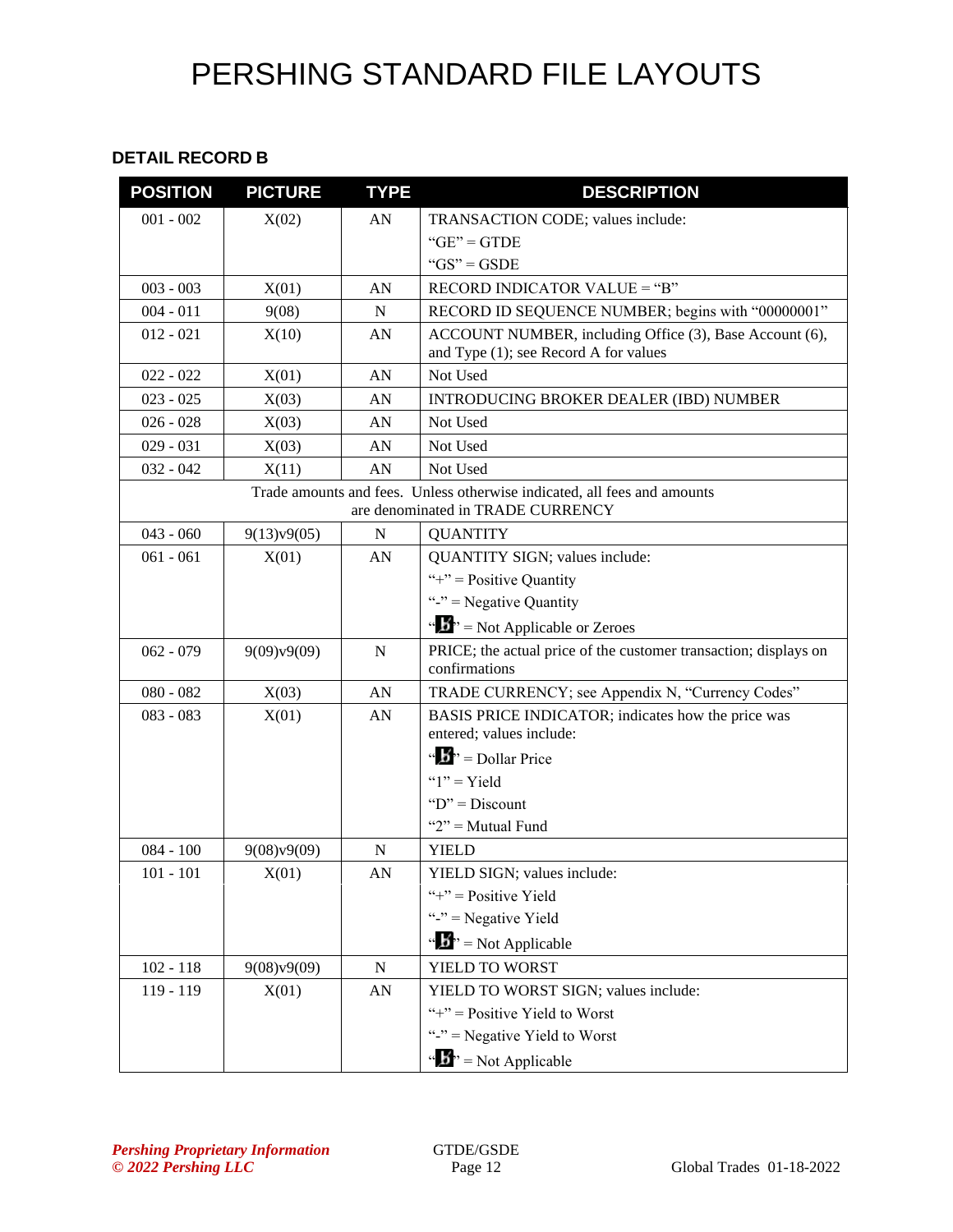| <b>POSITION</b> | <b>PICTURE</b> | <b>TYPE</b> | <b>DESCRIPTION</b>                                                    |
|-----------------|----------------|-------------|-----------------------------------------------------------------------|
| $120 - 121$     | X(02)          | AN          | YIELD TO WORST CODE; values include:                                  |
|                 |                |             | " $M$ " = Yield to Maturity"                                          |
|                 |                |             | " $O$ " = Yield to Par                                                |
|                 |                |             | " $C$ " = Yield to Call"                                              |
|                 |                |             | " $P$ " = Yield to Put                                                |
|                 |                |             | " $R$ " = Yield to Pre-refunded                                       |
|                 |                |             | " $\mathbf{F}$ " = Not Applicable                                     |
| $122 - 139$     | 9(16)v9(02)    | $\mathbf N$ | PERSHING CHARGE; contractual fee for services rendered                |
|                 |                |             | based upon the type of relationship with Pershing                     |
| $140 - 140$     | X(01)          | AN          | PERSHING CHARGE SIGN; values include:                                 |
|                 |                |             | "+" = Amount Charged                                                  |
|                 |                |             | "-" $=$ Amount Credited                                               |
|                 |                |             | " $\mathbf{B}$ " = Not Applicable or Zeroes                           |
| $141 - 158$     | 9(16)y9(02)    | N           | TRANSACTION FEE (SEC FEE)                                             |
| 159 - 159       | X(01)          | AN          | <b>TRANSACTION FEE SIGN</b>                                           |
|                 |                |             | "+" = Amount Charged                                                  |
|                 |                |             | "-" = Amount Credited                                                 |
|                 |                |             | " $\mathbf{F}$ " = Not Applicable or Zeroes                           |
| $160 - 177$     | 9(16)v9(02)    | N           | REBATE AMOUNT; amount rebated to your firm                            |
| $178 - 178$     | X(01)          | AN          | REBATE AMOUNT SIGN; values include:                                   |
|                 |                |             | "+" = Amount Debited                                                  |
|                 |                |             | "-" $=$ Amount Credited                                               |
|                 |                |             | " $\mathbf{F}$ " = Not Applicable or Zeroes                           |
| 179 - 196       | 9(16)v9(02)    | $\mathbf N$ | NET AMOUNT; principal, plus/minus interest, plus/minus fees.          |
|                 |                |             | Note: This amount is in settlement currency.                          |
| 197 - 197       | X(01)          | AN          | NET AMOUNT SIGN; values include:<br>"+" = Amount Debited              |
|                 |                |             | "-" $=$ Amount Credited                                               |
|                 |                |             |                                                                       |
|                 |                |             | " $\mathbf{B}$ " = Not Applicable or Zeroes                           |
| $198 - 200$     | X(03)          | AN          | SETTLEMENT CURRENCY; see Appendix N, "Currency<br>Codes"              |
| $201 - 218$     | 9(09)v9(09)    | ${\bf N}$   | SETTLEMENT CURRENCY EXCHANGE RATE                                     |
| $219 - 219$     | X(01)          | AN          | SETTLEMENT CURRENCY MULTIPLY/DIVIDE CODE;                             |
|                 |                |             | values include:                                                       |
|                 |                |             | " $M$ " = Multiply                                                    |
|                 |                |             | " $D$ " = Divide"                                                     |
| $220 - 237$     | 9(13)v9(05)    | ${\bf N}$   | ACCRUED INTEREST (Fixed Income products only)                         |
| $238 - 238$     | X(01)          | AN          | ACCRUED INTEREST SIGN; values include:                                |
|                 |                |             | "+" = Amount Charged                                                  |
|                 |                |             | "-" $=$ Amount Credited                                               |
|                 |                |             | $\mathbf{a} \cdot \mathbf{b}$ <sup>2</sup> = Not Applicable or Zeroes |
| $239 - 256$     | 9(16)v9(02)    | ${\bf N}$   | SERVICE CHARGE FOR IBD                                                |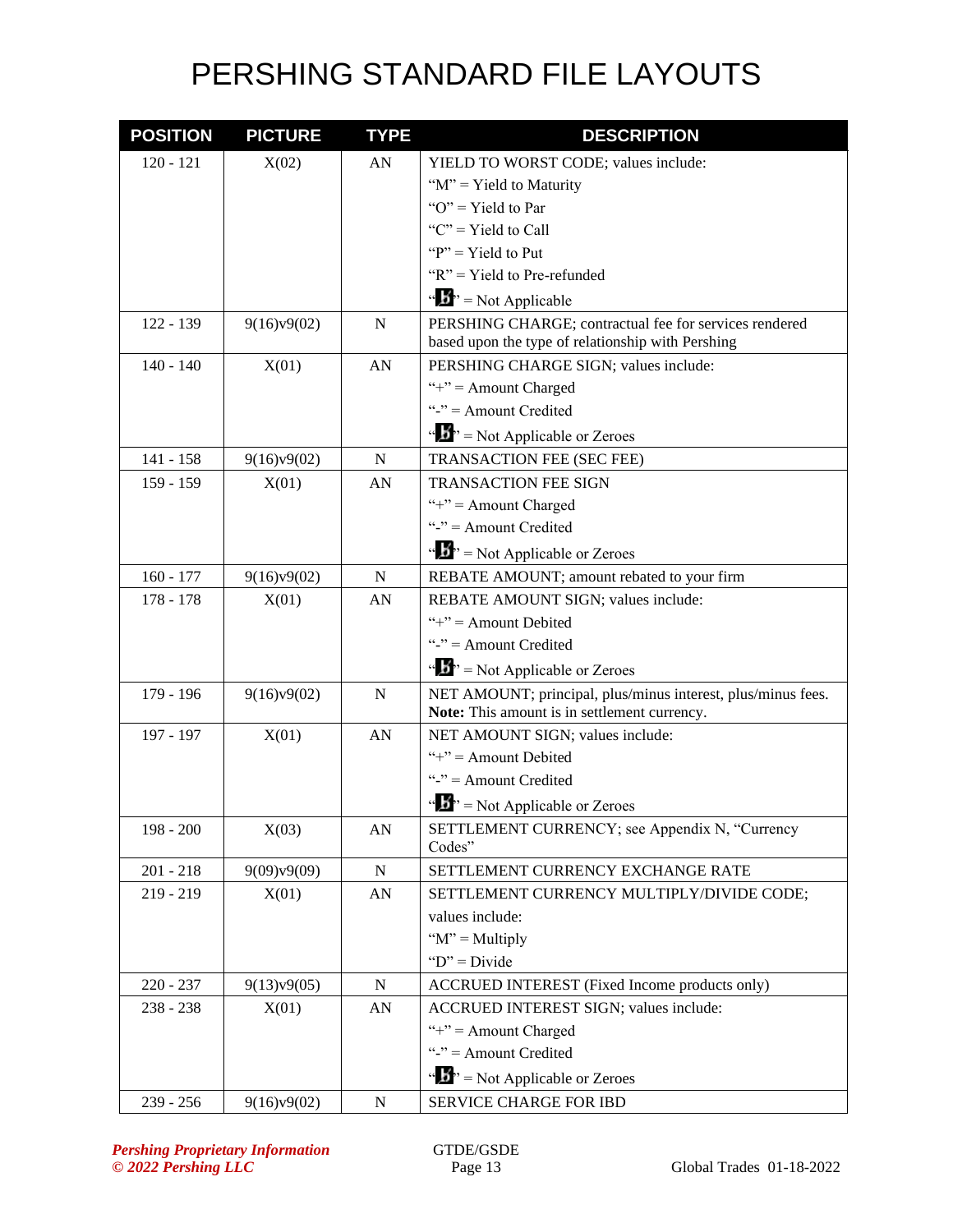| <b>POSITION</b> | <b>PICTURE</b> | <b>TYPE</b> | <b>DESCRIPTION</b>                                                                      |
|-----------------|----------------|-------------|-----------------------------------------------------------------------------------------|
| $257 - 257$     | X(01)          | AN          | SERVICE CHARGE SIGN; values include:                                                    |
|                 |                |             | "+" = Amount Debited                                                                    |
|                 |                |             | "-" $=$ Amount Credited                                                                 |
|                 |                |             | " $\mathbf{F}$ " = Not Applicable or Zeroes                                             |
| $258 - 275$     | 9(16)v9(02)    | ${\bf N}$   | POSTAGE (sometimes referred to as CONFIRM FEE)                                          |
| $276 - 276$     | X(01)          | AN          | POSTAGE SIGN; values include:                                                           |
|                 |                |             | "+" = Amount Debited                                                                    |
|                 |                |             | "-" = Amount Credited                                                                   |
|                 |                |             | " $\mathbf{F}$ " = Not Applicable or Zeroes                                             |
| $277 - 277$     | X(01)          | AN          | COMMISSION/SALES CREDIT TYPE; values include:                                           |
|                 |                |             | " $1$ " = Sales Credit Rate                                                             |
|                 |                |             | " $2$ " = Commission by Discount                                                        |
|                 |                |             | " $3$ " = Commission by Rate                                                            |
|                 |                |             | "4" or " $A$ " = Commission by Amount                                                   |
|                 |                |             | " $5$ " = Zero Commission                                                               |
|                 |                |             | "6" = Sales Credit Flat Amount                                                          |
|                 |                |             | " $7$ " = Percentage of Principal                                                       |
|                 |                |             | " $\frac{1}{2}$ " = Not Applicable                                                      |
| $278 - 295$     | 9(16)v9(02)    | N           | <b>COMMISSION</b>                                                                       |
| $296 - 296$     | X(01)          | AN          | COMMISSION SIGN; values include:                                                        |
|                 |                |             | "+" = Amount charged (same for Buy or Sell)                                             |
|                 |                |             | " $\mathbf{B}$ " = Not Applicable or Zeroes                                             |
| 297 - 303       | 9(03)v9(04)    | N           | <b>COMMISSION PERCENT DISCOUNT</b>                                                      |
| $304 - 314$     | X(11)          | AN          | Not Used                                                                                |
| $315 - 332$     | 9(16)v9(02)    | N           | <b>SALES CREDIT</b>                                                                     |
| 333 - 333       | X(01)          | AN          | SALES CREDIT SIGN; values include:                                                      |
|                 |                |             | "+" = Amount charged (same for Buy or Sell)                                             |
|                 |                |             | " $\mathbf{F}$ " = Not Applicable or Zeroes                                             |
| 334 - 351       | 9(16)v9(02)    | ${\bf N}$   | CONTINGENT DEFERRED SALES CHARGE (CDSC)                                                 |
| $352 - 352$     | X(01)          | AN          | CDSC SIGN; values include:                                                              |
|                 |                |             | "+" = $Positive$                                                                        |
|                 |                |             | "-" $=$ Negative                                                                        |
|                 |                |             | " $\mathbf{F}$ " = Not Applicable or Zeroes                                             |
| $353 - 370$     | 9(16)v9(02)    | N           | BASE COMMISSION (This is what the commission would be                                   |
|                 |                |             | without any discounts applied.)                                                         |
| 371 - 371       | X(01)          | AN          | BASE COMMISSION SIGN; values include:                                                   |
|                 |                |             | "+" = Amount Debited (same for Buy or Sell)                                             |
|                 |                |             | "-" = Amount Credited (same for Buy or Sell)                                            |
|                 |                |             | " $\mathbf{B}$ " = Not Applicable or Zeroes                                             |
| 372 - 389       | 9(16)v9(02)    | ${\bf N}$   | EQUITY MARK UP/MARK DOWN; the difference between the                                    |
|                 |                |             | customer's price (062-079) and the dealer's purchase/sale<br>(reported) price (784-811) |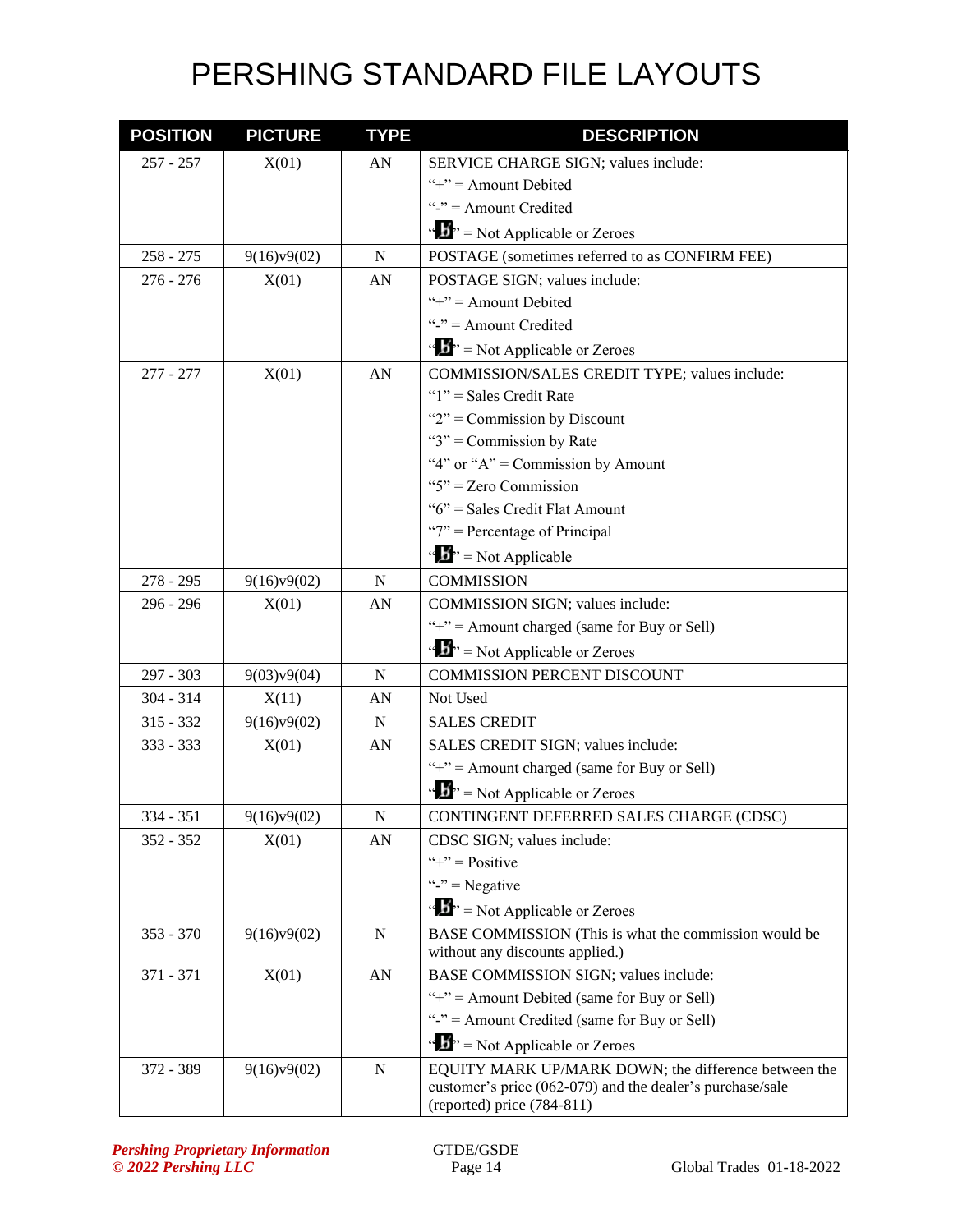| <b>POSITION</b> | <b>PICTURE</b> | <b>TYPE</b> | <b>DESCRIPTION</b>                                                                         |
|-----------------|----------------|-------------|--------------------------------------------------------------------------------------------|
| $390 - 390$     | X(01)          | AN          | EQUITY MARK UP/MARK DOWN SIGN; values include:                                             |
|                 |                |             | "+" = Mark down amount                                                                     |
|                 |                |             | "-" = Mark up amount                                                                       |
|                 |                |             | " $\frac{1}{2}$ " = Not Applicable or Zeroes                                               |
| $391 - 408$     | 9(16)v9(02)    | $\mathbf N$ | <b>PRINCIPAL</b>                                                                           |
| $409 - 409$     | X(01)          | AN          | PRINCIPAL SIGN; values include:                                                            |
|                 |                |             | "+" = Amount Debited                                                                       |
|                 |                |             | "-" $=$ Amount Credited                                                                    |
|                 |                |             | " $\mathbf{B}$ " = Not Applicable or Zeroes                                                |
| $410 - 427$     | 9(16)v9(02)    | N           | <b>EXECUTION CHARGE</b>                                                                    |
| $428 - 428$     | X(01)          | AN          | EXECUTION CHARGE SIGN; values include:                                                     |
|                 |                |             | "+" = Amount Debited                                                                       |
|                 |                |             | "-" $=$ Amount Credited                                                                    |
|                 |                |             | " $\mathbf{F}$ " = Not Applicable or Zeroes                                                |
| $429 - 429$     | X(01)          | AN          | EXECUTION ONLY INDICATOR; values include:                                                  |
|                 |                |             | " $Y$ " = Execution Only                                                                   |
|                 |                |             | " $\mathbf{B}$ " = Not Applicable                                                          |
| $430 - 447$     | 9(16)v9(02)    | N           | SETTLEMENT FEE - CUSTOMER (Clearance Charge)                                               |
| $448 - 448$     | X(01)          | AN          | SETTLEMENT FEE SIGN; values include:                                                       |
|                 |                |             | "+" = Amount Debited                                                                       |
|                 |                |             | "-" = Amount Credited                                                                      |
|                 |                |             | " $\cdots$ " = Not Applicable or Zeroes                                                    |
| 449 - 449       | X(01)          | AN          | CLEARANCE ONLY INDICATOR; values include:                                                  |
|                 |                |             | " $Y$ " = Clearance Only                                                                   |
|                 |                |             | " $N$ " = Pershing execution                                                               |
| $450 - 467$     | 9(16)v9(02)    | N           | FOREIGN RECEIVE/DELIVER CHARGE                                                             |
| $468 - 468$     | X(01)          | AN          | FGN RECEIVE/DELIVER CHARGE SIGN; values include:                                           |
|                 |                |             | "+" = Amount Debited                                                                       |
|                 |                |             | "-" $=$ Amount Credited                                                                    |
|                 |                |             | " $\cdots$ " = Not Applicable or Zeroes                                                    |
| $469 - 486$     | 9(16)v9(02)    | ${\bf N}$   | NTF REDEMPTION FEE; includes base redemption fee for NTF<br>eligible trades and add-on fee |
| 487 - 487       | X(01)          | AN          | NTF REDEMPTION FEE SIGN; values include:                                                   |
|                 |                |             | "+" = Amount Debited                                                                       |
|                 |                |             | "-" $=$ Amount Credited                                                                    |
|                 |                |             | " $\mathbf{b}$ " = Not Applicable or Zeroes                                                |
| $488 - 505$     | 9(16)v9(02)    | N           | NTF REDEMPTION ADD-ON FEE                                                                  |
| $506 - 506$     | X(01)          | AN          | NTF REDEMPTION ADD-ON SIGN; values include:                                                |
|                 |                |             | "+" = Amount Debited                                                                       |
|                 |                |             | "-" $=$ Amount Credited                                                                    |
|                 |                |             | $\cdots$ $\cdots$ Not Applicable or Zeroes                                                 |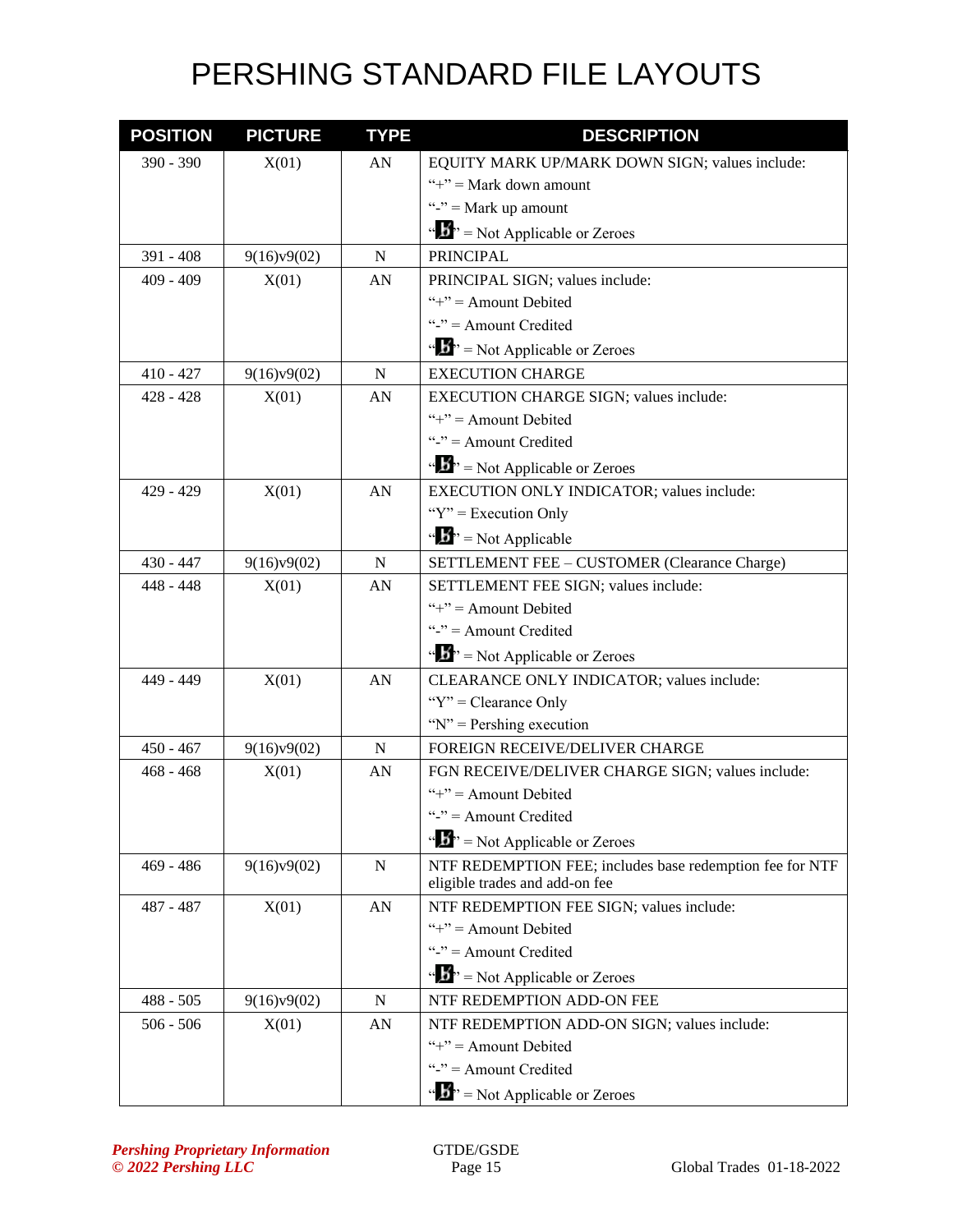| <b>POSITION</b> | <b>PICTURE</b> | <b>TYPE</b> | <b>DESCRIPTION</b>                             |
|-----------------|----------------|-------------|------------------------------------------------|
| $507 - 524$     | 9(16)v9(02)    | $\mathbf N$ | MUTUAL FUND EXCHANGE FEE                       |
| $525 - 525$     | X(01)          | AN          | MF EXCHANGE FEE SIGN; values include:          |
|                 |                |             | "+" = Amount Debited                           |
|                 |                |             | "-" $=$ Amount Credited                        |
|                 |                |             | " $\mathbf{F}$ " = Not Applicable or Zeroes    |
| $526 - 543$     | 9(16)v9(02)    | N           | <b>SRS FUND EXCHANGE FEE</b>                   |
| 544 - 544       | X(01)          | AN          | SRS FUND EXCHANGE FEE SIGN; values include:    |
|                 |                |             | "+" = Amount Debited                           |
|                 |                |             | "-" $=$ Amount Credited                        |
|                 |                |             | " $\mathbf{F}$ " = Not Applicable or Zeroes    |
| $545 - 562$     | 9(16)v9(02)    | $\mathbf N$ | <b>HANDLING FEE</b>                            |
| $563 - 563$     | X(01)          | AN          | HANDLING FEE SIGN; values include:             |
|                 |                |             | "+" = Amount Debited                           |
|                 |                |             | "-" $=$ Amount Credited                        |
|                 |                |             | $\cdots$ $\cdots$ Not Applicable or Zeroes     |
| $564 - 581$     | 9(16)v9(02)    | N           | <b>STAMP DUTY</b>                              |
| 582 - 582       | X(01)          | AN          | STAMP DUTY SIGN; values include:               |
|                 |                |             | "+" = Amount Debited                           |
|                 |                |             | "-" = Amount Credited                          |
|                 |                |             | " $\mathbf{F}$ " = Not Applicable or Zeroes    |
| $583 - 600$     | 9(16)v9(02)    | $\mathbf N$ | PRIME BROKER FEE                               |
| $601 - 601$     | X(01)          | AN          | PRIME BROKER FEE SIGN; values include:         |
|                 |                |             | "+" = Amount Debited                           |
|                 |                |             | "-" $=$ Amount Credited                        |
|                 |                |             | " $\cdots$ " = Not Applicable or Zeroes        |
| $602 - 621$     | X(20)          | AN          | IBD MISCELLANEOUS CHARGE LABEL                 |
| $622 - 639$     | 9(16)v9(02)    | N           | <b>IBD MISCELLANEOUS CHARGE</b>                |
| $640 - 640$     | X(01)          | AN          | IBD MISCELLANEOUS CHARGE SIGN; values include: |
|                 |                |             | " $+$ " = Amount Debited                       |
|                 |                |             | "-" $=$ Amount Credited                        |
|                 |                |             | " $\mathbf{B}$ " = Not Applicable or Zeroes    |
| $641 - 660$     | X(20)          | AN          | STREETSIDE MISCELLANEOUS CHARGE LABEL          |
| $661 - 678$     | 9(16)v9(02)    | ${\bf N}$   | STREETSIDE MISCELLANEOUS CHARGE                |
| $679 - 679$     | X(01)          | AN          | STREETSIDE MISC. CHARGE SIGN; values include:  |
|                 |                |             | "+" = Amount Debited                           |
|                 |                |             | "-" $=$ Amount Credited                        |
|                 |                |             | " $\mathbf{F}$ " = Not Applicable or Zeroes    |
| $680 - 697$     | 9(16)v9(02)    | ${\bf N}$   | <b>TRANSACTION LEVY</b>                        |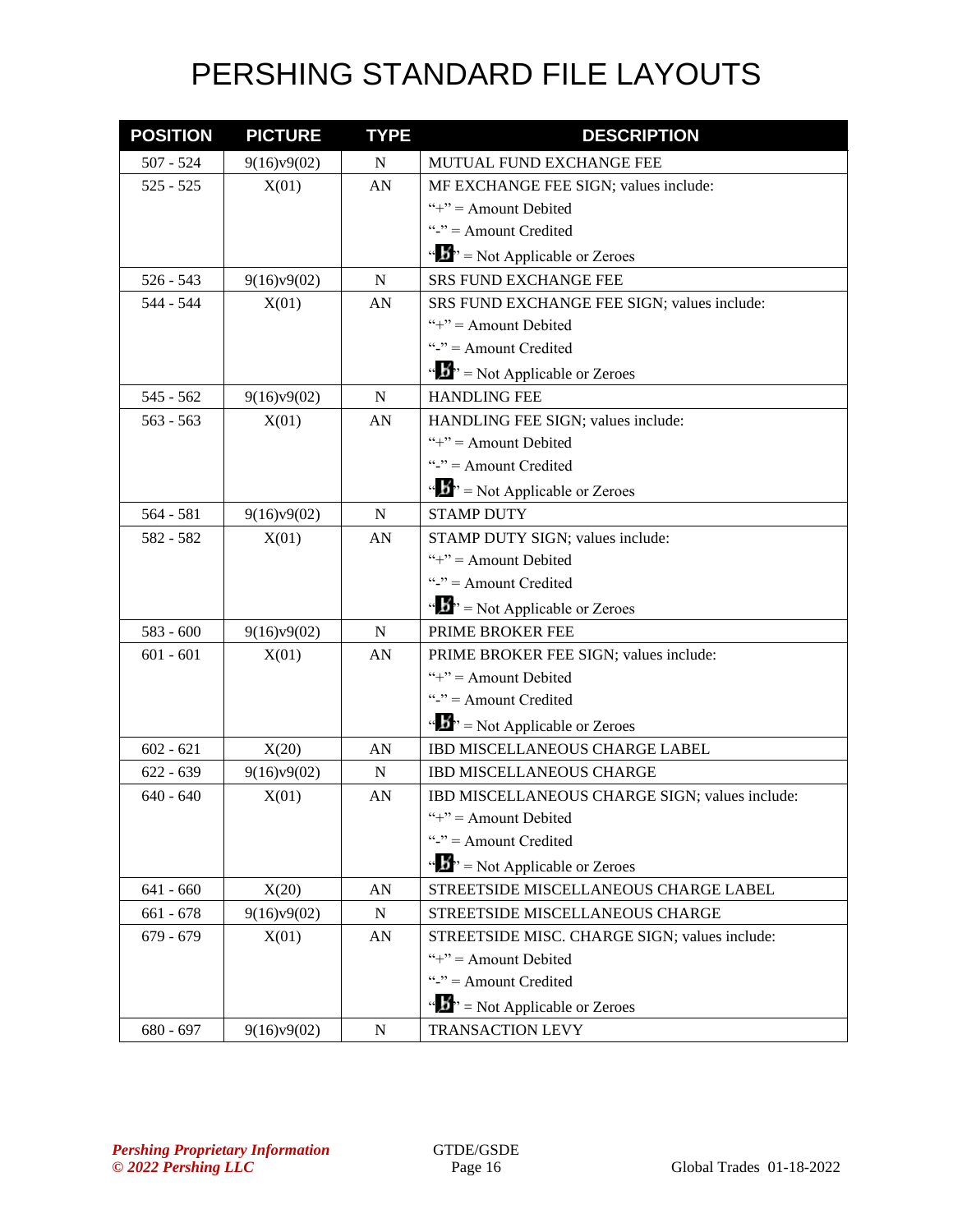| <b>POSITION</b> | <b>PICTURE</b> | <b>TYPE</b> | <b>DESCRIPTION</b>                                                      |
|-----------------|----------------|-------------|-------------------------------------------------------------------------|
| $698 - 698$     | X(01)          | AN          | TRANSACTION LEVY SIGN; values include:                                  |
|                 |                |             | "+" = Amount Debited                                                    |
|                 |                |             | "-" $=$ Amount Credited                                                 |
|                 |                |             | " $\mathbf{A}^{\prime\prime}$ " = Not Applicable or Zeroes              |
| $699 - 716$     | 9(16)v9(02)    | $\mathbf N$ | <b>TRANSFER STAMP FEE</b>                                               |
| $717 - 717$     | X(01)          | AN          | TRANSFER STAMP FEE SIGN; values include:                                |
|                 |                |             | "+" = Amount Debited                                                    |
|                 |                |             | "-" = Amount Credited                                                   |
|                 |                |             | " $\mathbf{F}$ " = Not Applicable or Zeroes                             |
| $718 - 735$     | 9(16)v9(02)    | N           | <b>TRANSFER TAX</b>                                                     |
| 736 - 736       | X(01)          | AN          | TRANSFER TAX SIGN; values include:                                      |
|                 |                |             | "+" = Amount Debited                                                    |
|                 |                |             | "-" $=$ Amount Credited                                                 |
|                 |                |             | " $\mathbf{F}$ " = Not Applicable or Zeroes                             |
| 737 - 754       | 9(16)v9(02)    | N           | <b>CUSTOMER CONFIRM FEE</b>                                             |
| $755 - 755$     | X(01)          | AN          | CUSTOMER CONFIRM FEE SIGN; values include:                              |
|                 |                |             | "+" = Amount Debited                                                    |
|                 |                |             | "-" $=$ Amount Credited                                                 |
|                 |                |             | " $\mathbf{B}$ " = Not Applicable or Zeroes                             |
| 756 - 773       | 9(16)v9(02)    | N           | <b>IBD CONFIRM FEE</b>                                                  |
| 774 - 774       | X(01)          | AN          | IBD CONFIRM FEE SIGN; values include:                                   |
|                 |                |             | "+" = Amount Debited                                                    |
|                 |                |             | "-" $=$ Amount Credited                                                 |
|                 |                |             | " $\mathbf{F}$ " = Not Applicable or Zeroes                             |
| 775 - 792       | 9(16)v9(02)    | N           | FOREIGN FINANCIAL TRANSACTION TAX (formerly<br>named "VALUE ADDED TAX") |
| 793 - 793       | X(01)          | AN          | FOREIGN FINANCIAL TRANSACTION TAX SIGN; values                          |
|                 |                |             | include:                                                                |
|                 |                |             | "+" = Amount Debited                                                    |
|                 |                |             | "-" = Amount Credited                                                   |
|                 |                |             | " $\mathbf{F}$ " = Not Applicable or Zeroes                             |
| 794 - 811       | 9(09)v9(09)    | N           | REPORTED PRICE; the dealer's purchase/sale price                        |
| $812 - 815$     | X(04)          | AN          | Not Used                                                                |
| $816 - 835$     | X(20)          | AN          | ADDITIONAL TRAILER LINE ONE                                             |
| $836 - 855$     | X(20)          | AN          | ADDITIONAL TRAILER LINE TWO                                             |
| $856 - 875$     | X(20)          | AN          | ADDITIONAL TRAILER LINE THREE                                           |
| $876 - 895$     | X(20)          | AN          | ADDITIONAL TRAILER LINE FOUR                                            |
| 896 - 915       | X(20)          | AN          | ADDITIONAL TRAILER LINE FIVE                                            |
| $916 - 935$     | X(20)          | AN          | ADDITIONAL TRAILER LINE SIX                                             |
| $936 - 955$     | X(20)          | AN          | FREEFORM LOT INFORMATION (1)                                            |
| $956 - 975$     | X(20)          | AN          | FREEFORM LOT INFORMATION (2)                                            |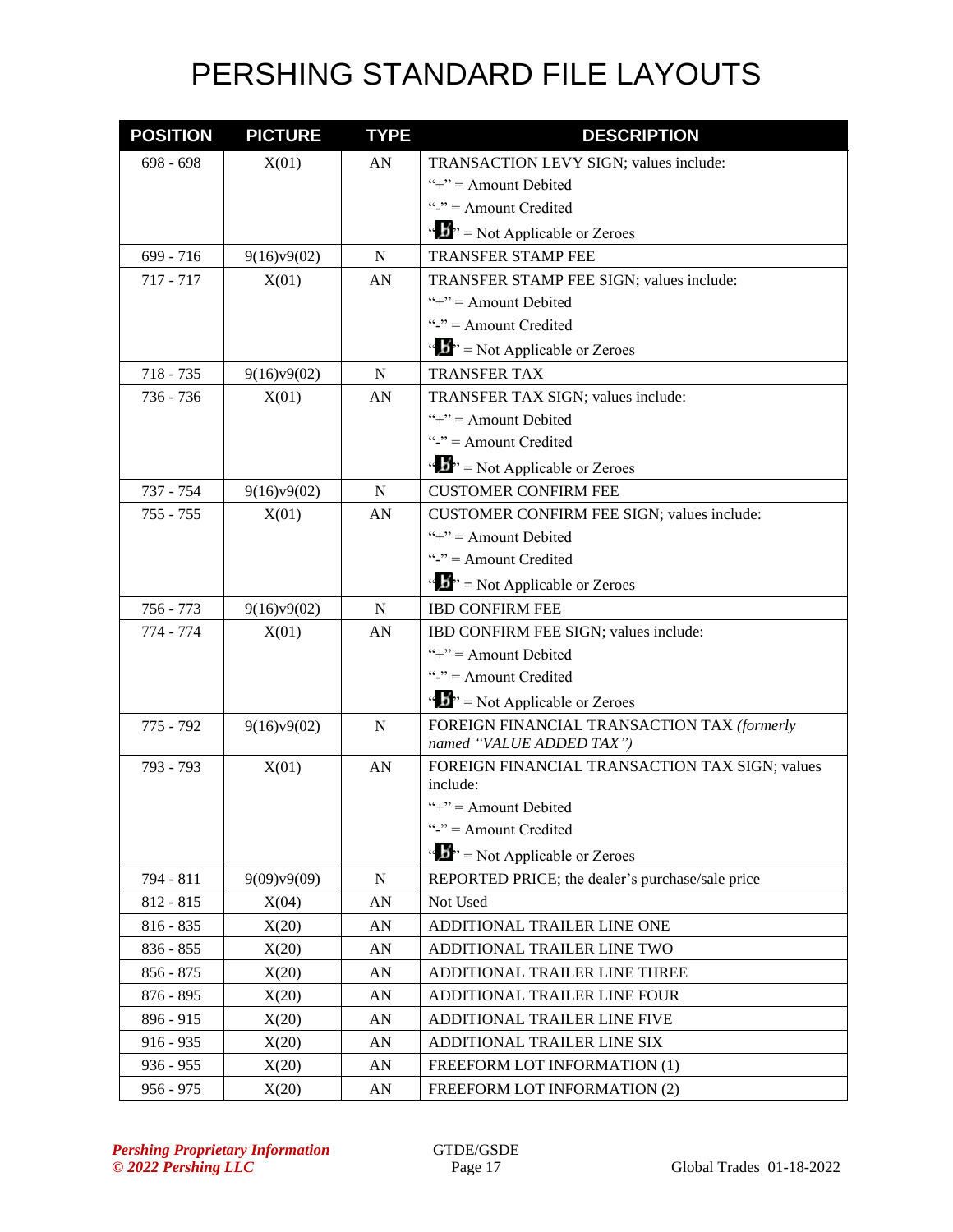| <b>POSITION</b> | <b>PICTURE</b> | <b>TYPE</b>      | <b>DESCRIPTION</b>                                                          |
|-----------------|----------------|------------------|-----------------------------------------------------------------------------|
| $976 - 995$     | X(20)          | AN               | FREEFORM LOT INFORMATION (3)                                                |
| 996 - 1013      | 9(16)v9(02)    | ${\bf N}$        | TRANSACTION (SEC) FEE (less option regulatory fee)                          |
| 1014 - 1014     | X(01)          | AN               | TRANSACTION (SEC) FEE SIGN; values include:                                 |
|                 |                |                  | "+" = Amount Charged                                                        |
|                 |                |                  | "-" $=$ Amount Credited                                                     |
|                 |                |                  | " $\cdots$ " = Not Applicable or Zeroes                                     |
| $1015 - 1032$   | 9(16)v9(02)    | $\mathbf N$      | OPTION REGULATORY FEE                                                       |
| $1033 - 1033$   | X(01)          | AN               | OPTION REGULATORY FEE SIGN; values include:                                 |
|                 |                |                  | "+" = Amount Charged                                                        |
|                 |                |                  | "-" $=$ Amount Credited                                                     |
|                 |                |                  | $\cdots$ , $\cdots$ Not Applicable or Zeroes                                |
| 1034 - 1034     | X(01)          | AN               | ALTERNATE SECURITY ID #1 TYPE, value includes:                              |
|                 |                |                  | " $I$ " = ISIN                                                              |
| $1035 - 1046$   | X(12)          | AN               | ALTERNATE SECURITY ID #1                                                    |
| $1047 - 1047$   | X(01)          | AN               | Reserved for ALTERNATE SECURITY ID #2 TYPE                                  |
| 1048 - 1059     | X(12)          | AN               | Reserved for ALTERNATE SECURITY ID #2                                       |
| $1060 - 1077$   | 9(16)v9(02)    | ${\bf N}$        | NET AMOUNT IN USDE (effective 06/01/2012)                                   |
| $1078 - 1078$   | X(01)          | AN               | NET AMOUNT IN USDE SIGN; values include:                                    |
|                 |                |                  | "+" = Amount Debited                                                        |
|                 |                |                  | "-" $=$ Amount Credited                                                     |
|                 |                |                  | " $\cdots$ " = Not Applicable or Zeroes                                     |
| 1079 - 1096     | 9(16)v9(02)    | ${\bf N}$        | INTERNATIONAL FOREIGN TRADING FEE (effective<br>12/13/2013)                 |
| 1097 - 1097     | X(01)          | ${\bf A}{\bf N}$ | INTERNATIONAL FOREIGN TRADING FEE SIGN; values                              |
|                 |                |                  | include:                                                                    |
|                 |                |                  | "+" = Amount Debited                                                        |
|                 |                |                  | "-" $=$ Amount Credited                                                     |
|                 |                |                  | " $\cdots$ " = Not Applicable or Zeroes                                     |
| 1098 - 1098     | X(01)          | AN               | ALTERNATIVE TRADING SYSTEM (ATS) INDICATOR; for                             |
|                 |                |                  | MSRB reporting (effective 3Q 2018, TBA); values include:                    |
|                 |                |                  | " $Y$ " = Yes                                                               |
|                 |                |                  | $\cdots$ $\cdots$ Not Applicable                                            |
| 1099 - 1102     | X(04)          | AN               | ALTERNATIVE TRADING SYSTEM (ATS) MPID; for                                  |
|                 |                |                  | TRACE reporting (effective 3Q 2018, TBA)                                    |
| 1103 - 1224     | X(122)         | AN               | Not Used                                                                    |
| 1225 - 1228     | 9(04)          | N                | PERSHING INTERNAL VERSION NUMBER, effective early<br>$1st Q$ , 2021         |
| 1229 - 1248     | X(20)          | ${\bf A}{\bf N}$ | PERSHING INTERNAL TRADE REFERENCE NUMBER,<br>effective early $1st Q$ , 2021 |
| 1249 - 1249     | X(01)          | AN               | For Pershing Internal Use Only                                              |
| 1250 - 1250     | X(01)          | AN               | Literally "X"; indicates the end of detail record B                         |